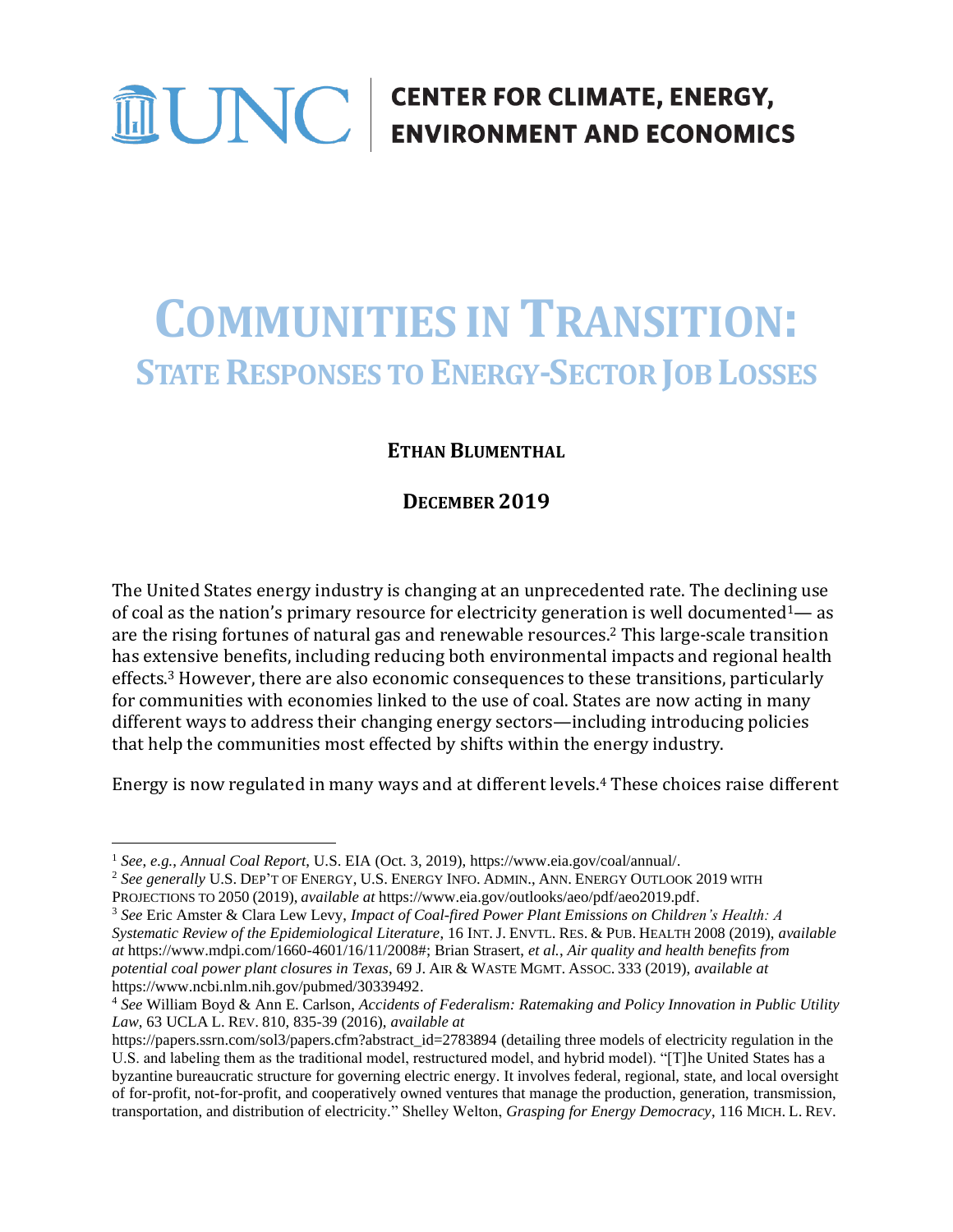challenges while also offering varying policy solutions.<sup>5</sup> Energy policies historically incentivized decades-long investments to serve the energy needs of all Americans.<sup>6</sup> Bankruptcies and funding shortfalls exacerbate this problem.<sup>7</sup> Idling regulations allow companies to temporarily close facilities, sometimes for decades, leaving workers and environmental remediation efforts in limbo.<sup>8</sup> Now rapidly changing economics may deplete regional tax bases, leaving local governments with little choice but to drastically cut services such as education and public transportation.<sup>9</sup>

These developments in energy policy may help to provide a path forward for affected communities. Some states are implementing legislative and regulatory solutions to help develop new industries to transition to a healthy future, while others are examining strategies to preserve existing jobs.

The focus of this paper is on the policy mechanisms themselves, noting different ways states are acting to address job losses and economic development in communities impacted by the ongoing energy transition. The paper briefly discusses the changing energy industry before examining state-specific policies currently being implemented.

<sup>581, 594 (2018),</sup> *available at* http://michiganlawreview.org/wp-

content/uploads/2018/02/116MichLRev581\_Welton.pdf.

<sup>&</sup>lt;sup>5</sup> "Recent developments are causing policymakers to once again consider the balance between competitive markets, monopolies, and financial support for certain facilities. Some states that embraced competitive markets are now grappling with whether, and how, to control the downsides of competition…States with monopoly utilities face a different set of questions. Rather than focusing on mitigating the downsides of competition, some traditionally regulated states are now exploring mechanisms to realize the benefits of competition while also preserving the costof-service model." Jonas Monast, *Electricity Competition and the Public Good: Rethinking Markets and Monopolies*, 90 COLO. L. REV 667, 669-71 (2019), *available at* http://lawreview.colorado.edu/wpcontent/uploads/2019/04/7.-Monast\_.pdf.

<sup>6</sup> "[F]ossil fuel-dependent communities were not born in a vacuum. They were created." Ann M. Eisenberg, *Just Transitions*, 92 S. CAL. L. REV. 273, 300 (2019), *available at*

https://southerncalifornialawreview.com/2019/01/04/just-transitions-article-by-ann-m-eisenberg/.

<sup>7</sup> For instance, the Black Lung Disability Trust Fund is more than \$4 billion dollars in debt. Howard Berkes and Huo Jingnan, *Coal Miners To Demand Congress Restore Full Black Lung Benefits Tax*, FRONTLINE/NPR (July 23, 2019), https://www.pbs.org/wgbh/frontline/article/coal-miners-to-demand-congress-restore-full-black-lung-benefits-tax/. <sup>8</sup> "Coal mines and the plants serving them that have been idled for at least three years had 85 percent fewer full-time employees after switching into idle status than they did a year before….Management often promises that jobs will quickly return, miners say, encouraging workers to stay in towns with few other prospects….As the industry shrinks, long-term idling can be used as a stepping stone to forfeiture, passing [environmental] cleanup responsibilities to the government and taxpayers." Mark Olalde and Hoe Yerardi, *While 'zombie' mines idle, cleanup and workers suffer in limbo*, CENTER FOR PUB. INTEGRITY (Sept. 4, 2019), https://publicintegrity.org/environment/while-zombie-minesidle-cleanup-and-workers-suffer-in-limbo/.

<sup>9</sup> *See Replacing Coal Revenue and Investing in Economic Transition: Solutions for Coal-Dependent Communities*, HEADWATERS ECON. (Sept. 2019), *available at* https://headwaterseconomics.org/wp-

content/uploads/HE\_Coal\_Transition\_Solutions\_2019.pdf; Julia H. Haggerty, *et al.*, *Planning for the local impacts of coal facility closure: Emerging strategies in the U.S. West*, 57 RESOURCES POLICY 69 (2018), *available at* https://par.nsf.gov/servlets/purl/10057131; *see also* Brady Dennis & Steven Mufson, *In small towns across the nation, the death of a coal plant leaves an unmistakable void*, WASH. POST (Mar. 28, 2019),

https://www.washingtonpost.com/national/health-science/thats-what-happens-when-a-big-plant-shuts-down-in-asmall-town/2019/03/28/57d62700-4a57-11e9-9663-00ac73f49662\_story.html.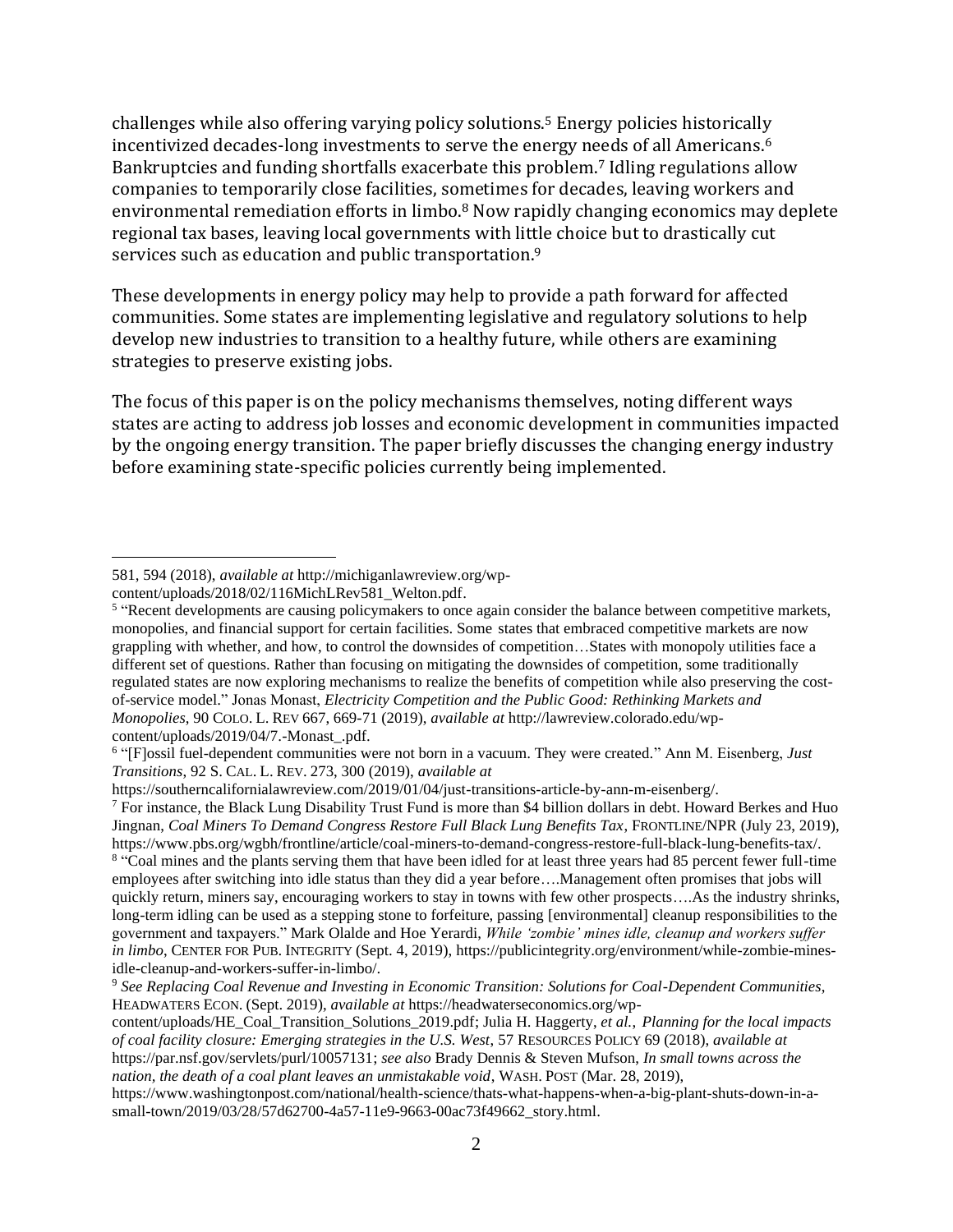## **A Period of Rapid Change**



#### **Figure 1: Regional U.S. Coal Production, 1985-2018**<sup>10</sup>

Coal production has fallen significantly in all three major coal mining regions. Since their peak production years, output is down by more than 33 percent in the West and the Interior, and down 59 percent in Appalachia.

The U.S. energy sector is undergoing a period of rapid, widespread change.<sup>11</sup> While declining technological costs continue to make wind and solar generation increasingly competitive,<sup>12</sup> the U.S. saw significant increases in petroleum and natural gas production in  $2018$ —mostly due to advances in technologies used to access resources trapped in shale.<sup>13</sup> Unlike when coal dominated power generation in the U.S., there are now many technologies competing to be part of energy generation portfolios, each with many different factors impacting cost effectiveness. Taken as a whole, this explains why the current energy sector is both more volatile and less predictable than in previous decades.<sup>14</sup> Stakeholders and regulators must make long-term decisions and investments despite this unpredictability, with sometimes drastic effects on the communities where energy

<sup>10</sup> INST. FOR ENERGY ECON. & FINANCIAL ANALYSIS, COAL OUTLOOK 2019 7 (Mar. 2019), *available at* http://ieefa.org/wp-content/uploads/2019/03/Coal-Outlook-2019\_March-2019.pdf.

<sup>11</sup> *See generally* ANN. ENERGY OUTLOOK 2019, *supra* note 2 (projecting the future of the U.S. energy market based on prevailing trends, historical data, and other relevant factors).

<sup>12</sup> INT'L RENEWABLE ENERGY AGENCY, RENEWABLE POWER GENERATION COSTS IN 2018 9-10 (2019), *available at* https://www.irena.org/-/media/Files/IRENA/Agency/Publication/2019/May/IRENA\_Renewable-Power-Generations-Costs-in-2018.pdf.

<sup>13</sup> ANN. ENERGY OUTLOOK 2019, *supra* note 2, at pg. 12; *The United States Is Now the Largest Global Crude Oil Producer*, U.S. ENERGY INFO. ADMIN. (Sept. 12, 2018), https://www.eia.gov/todayinenergy/detail.php?id=37053. <sup>14</sup> Evan D. Sherwin, Max Henrion & Inês M. L. Azevedo, *Estimation of the Year-On-Year Volatility and the Unpredictability of the United States Energy System*, 3 NATURE ENERGY 341-46 (2018), *available at* https://www.nature.com/articles/s41560-018-0121-4#Abs1.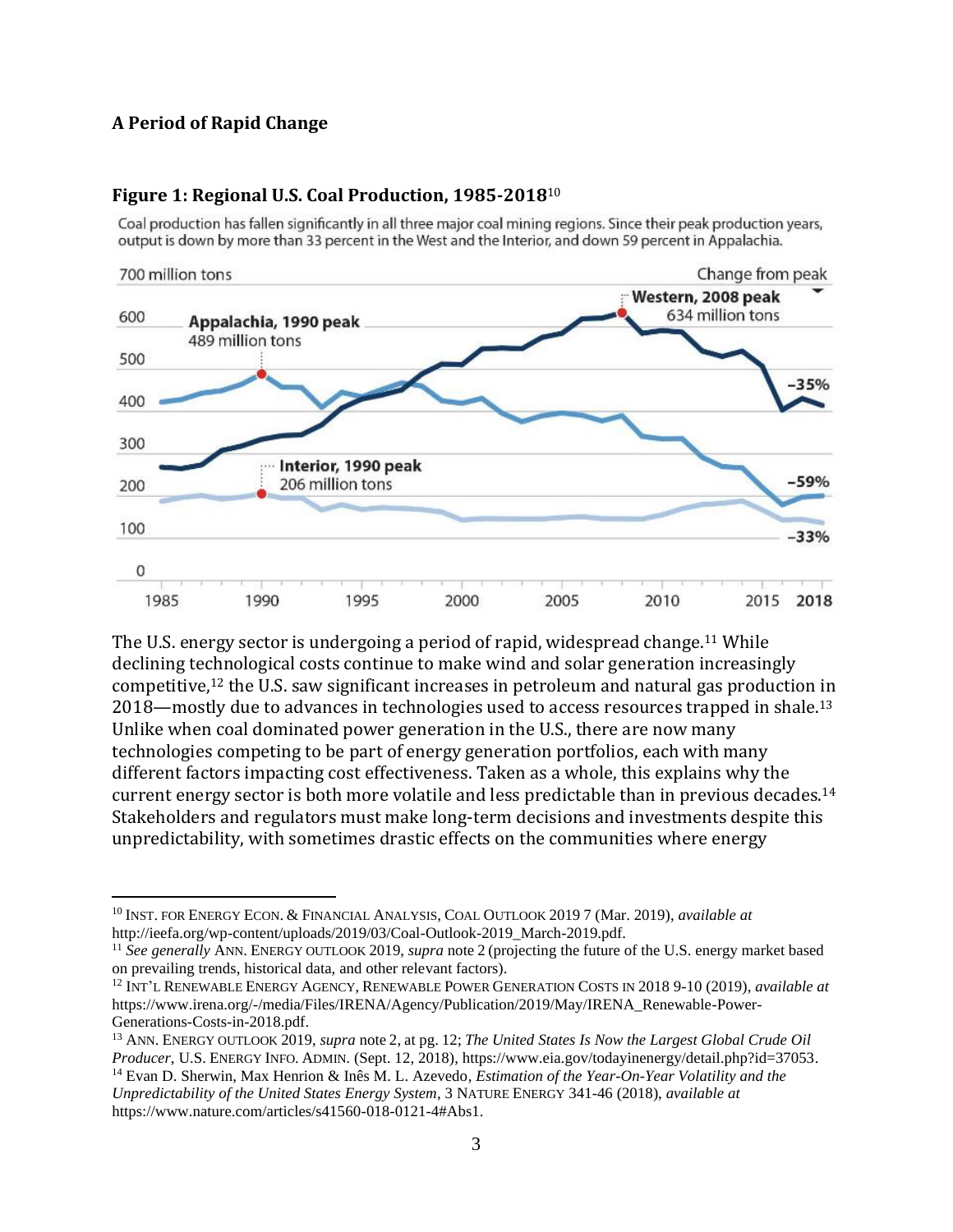production and electricity generation occur. 15

More changes are predicted for the foreseeable future. A growing number of coal-fired power plants are struggling to remain competitive;<sup>16</sup> as are nuclear power plants.<sup>17</sup> Since 2008, U.S. coal production has fallen by a third, leading to the closure of over half of existing coal mines.<sup>18</sup> The U.S. Energy Information Administration projects substantial growth in both natural gas and renewable energy sectors, with additional retirements of both coal and nuclear facilities. <sup>19</sup> Energy storage deployments hit record levels in 2018 and are projected to rise sharply.<sup>20</sup>

An annual survey of energy employment found job growth through most of the domestic energy industry—with the notable exception of the solar and coal generation industries.<sup>21</sup> The energy efficiency (76,000 new jobs), transmission, distribution, and storage (collectively 33,000 new jobs), natural gas generation (5,200 new jobs), and wind generation (3,700 new jobs) sectors all gained substantial employment in 2018. <sup>22</sup> Despite the trend of mine closures, employment in the extraction sectors of the petroleum, natural

<sup>19</sup> ANN. ENERGY OUTLOOK 2019, *supra* note 2*,* at 12.

<sup>&</sup>lt;sup>15</sup> When Blackjewel LLC filed for bankruptcy on July 1, 2019, many communities were heavily impacted. Eagle Butte and Belle Ayr (the fourth and sixth largest mines, respectively, by production in the U.S.) both closed in the same region of Wyoming, leaving 600 employees without jobs or health insurance. The prospect of reopening under new ownership has left these workers in limbo. *See* Mead Gruver, *Idle Mines Portend Dark Days for Top U.S. Coal Region*, A.P. (Sept. 15, 2019), https://apnews.com/8c87064f45d04625857f99030b243fe7.

<sup>&</sup>lt;sup>16</sup> For example, the Northern Indiana Public Service Co. (NIPSCO) recently found that "it can save customers more than \$4 billion over 30 years by moving from 65% coal today to 15% coal in 2023 and eliminating the resource by 2028," Gavin Bade, *Even in Indiana, new renewables are cheaper than existing coal plants*, UTILITY DIVE (Oct. 25, 2018), https://www.utilitydive.com/news/even-in-indiana-new-renewables-are-cheaper-than-existing-coalplants/540242/. PacifiCorp found that currently "13 of its 22 coal units are more expensive than alternative options…." Iulia Gheorghiu, *PacifiCorp Shows 60% of Its Coal Units Are Uneconomic*, UTILITY DIVE (Dec. 5,

<sup>2018),</sup> https://www.utilitydive.com/news/pacificorp-shows-60-of-its-coal-units-are-uneconomic/543566/. <sup>17</sup> More Than Half Of The Nation's Nuclear Power Plants Are At Risk Of Closing (NPR radio broadcast June 12, 2018 5:10 AM), *available at* https://www.npr.org/2018/06/12/618812542/more-than-half-of-the-nation-s-nuclearpower-plants-are-at-risk-of-closing.

<sup>&</sup>lt;sup>18</sup> "As U.S. coal demand has declined, the number of active coal mines has decreased by more than half, from 1,435 mines in 2008 to 671 mines in 2017. As the U.S. market contracted, smaller, less efficient mines were the first to close, and most of the mine closures were in the Appalachian region." *Today in Energy: More Than Half of the U.S. Coal Mines Operating in 2008 Have Since Closed*, U.S. ENERGY INFO. ADMIN. (Jan. 30, 2019), https://www.eia.gov/todayinenergy/detail.php?id=38172&src=email.

<sup>&</sup>lt;sup>20</sup> "Battery installations for 2018 totaled 311 megawatts and 777 megawatt-hours..." and are expected to double in 2019 and triple in 2020. Julian Spector, *U.S. Energy Storage Broke Records in 2018, but the Best Is Yet to Come*, GREEN TECH MEDIA (Mar. 5, 2019), https://www.greentechmedia.com/articles/read/us-energy-storage-brokerecords-in-2018-but-the-best-is-yet-to-come#gs.4fsc34; *see also* WOOD MACKENZIE, ENERGY STORAGE ASSOCIATION, U.S. ENERGY STORAGE MONITOR (2019), *available at* 

https://www.woodmac.com/research/products/power-and-renewables/us-energy-storage-monitor/.

<sup>&</sup>lt;sup>21</sup> "The number of employees who spend the majority of their time on solar declined by 3.2 percent"  $(8,000)$  and coal generation employment declined by 7.2% (6,600). NAT'L ASSOC. STATE ENERGY OFFICIALS, ENERGY FUTURES INITIATIVE, 2019 U.S. ENERGY AND EMPLOYMENT REPORT 2-4 (2019), *available at*

https://static1.squarespace.com/static/5a98cf80ec4eb7c5cd928c61/t/5c7f3708fa0d6036d7120d8f/1551849054549/U SEER+2019+US+Energy+Employment+Report.pdf.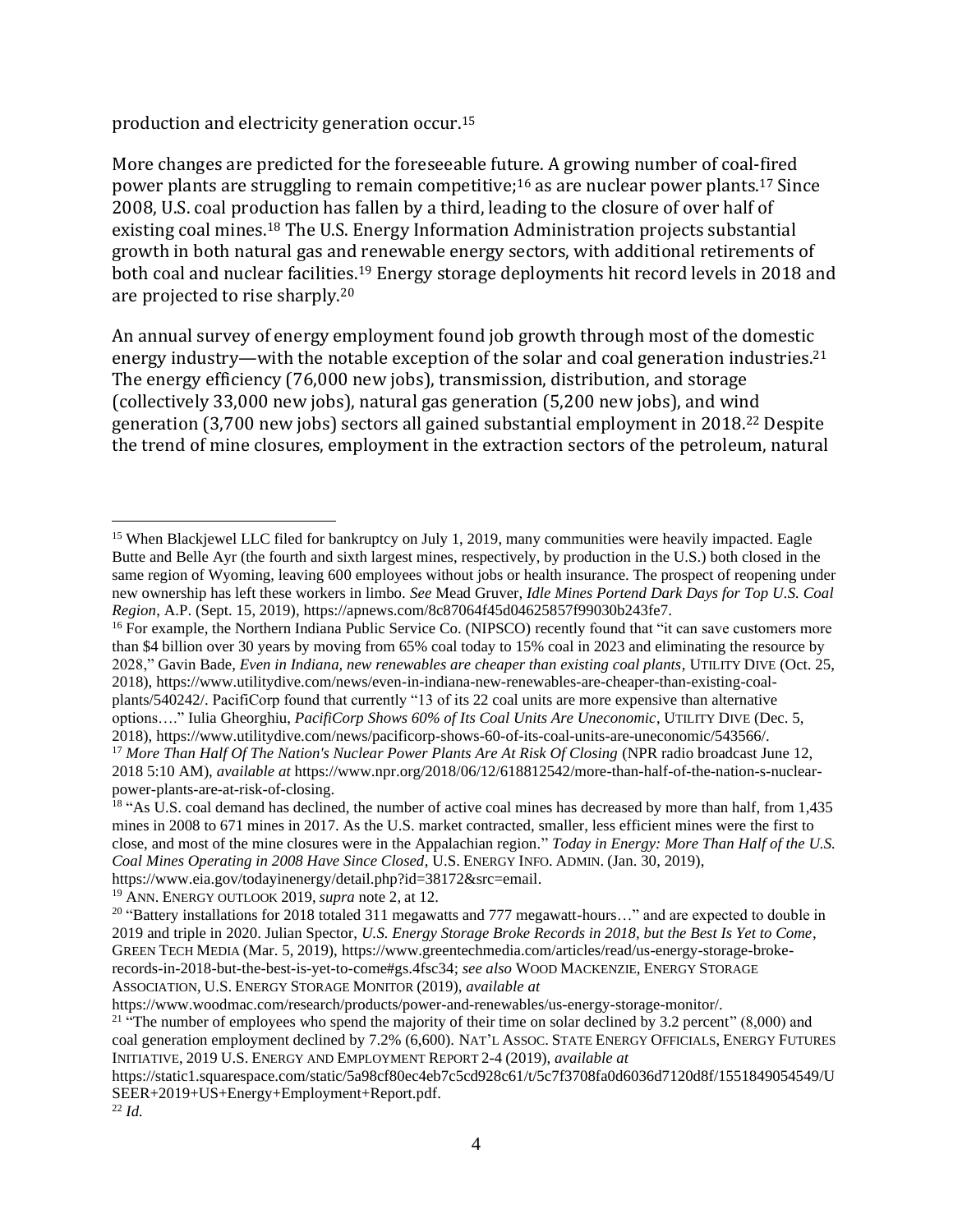gas, and coal industries all increased, albeit only slightly for coal. <sup>23</sup> These numbers only represent a snapshot of a changing industry. Year-over-year trends show increasing employment in the solar industry<sup>24</sup> and decreases within the coal extraction sector.<sup>25</sup>

While national numbers may broadly present trendlines, they provide limited clarity as to regional impacts. Different regions, and different resources, often render starkly divergent pictures. For instance, although half of U.S. coal mines closed over the past decade—with most of the closures occurring in Appalachia26—coal production is expected to increase from interior regions while continuing to decrease in both Appalachia and western regions. <sup>27</sup> The U.S. Energy Information Administration projects that oil production will increase in the Permian basin (Southwest Texas and New Mexico), the Bakken (North Dakota), Eagle Ford (Southeast Texas), Haynesville (Texas and Louisiana), and Marcellus and Utica (Ohio, West Virginia, Pennsylvania, and New York) plays.<sup>28</sup> Increased solar development is projected throughout the U.S.<sup>29</sup> Wind generation is dominated by interior states from Texas to Minnesota, with contributions from the west coast and a growing interest in offshore developments in the Atlantic.<sup>30</sup>

These changes are impacting communities across the U.S. One example is the impending closure of the Navajo Generating Station in Arizona on Navajo Nation land.<sup>31</sup> The nearby Kayenta Mine already closed.<sup>32</sup> When operating at full capacity the generating station and mine employed over a thousand people and has contributed nearly \$1.3 billion to the

<sup>29</sup> *Id.* at 103-04.

<sup>&</sup>lt;sup>23</sup> Petroleum extraction gained 33,500 new positions, natural gas extraction gained 17,000, and coal extraction added 650 jobs. *Id.*

<sup>&</sup>lt;sup>24</sup> While employment in the solar industry declined in 2017, "[t]he solar workforce increased by 168% in the past seven years, from about 93,000 jobs in 2010 to over 250,000 jobs in 2017." *National Solar Jobs Census 2017*, THE SOLAR FOUND. (Feb. 2018), https://www.thesolarfoundation.org/national/; Silvio Marcacci, *Renewable Energy Job Boom Creates Economic Opportunity As Coal Industry Slumps*, FORBES (Apr. 22, 2019),

https://www.forbes.com/sites/energyinnovation/2019/04/22/renewable-energy-job-boom-creating-economicopportunity-as-coal-industry-slumps/#266630833665.

<sup>&</sup>lt;sup>25</sup> National coal mining employment dropped to  $52,600$  in October 2018 from "the most recent peak of nearly 90,000 in late 2011." *Kentucky Coal Mining Jobs Continue to Decline*, INST. FOR ENERGY ECON. & FINANCIAL ANALYSIS (Nov. 13, 2018), https://ieefa.org/kentucky-coal-mining-jobs-continue-to-decline/.

<sup>26</sup> *Today in Energy: Jan. 30, 2019*, *supra* note 18.

<sup>27</sup> ANN. ENERGY OUTLOOK 2019, *supra* note 2, at 109-10.

<sup>28</sup> *Id.* at 57-58, 78.

<sup>30</sup> *Wind Facts at a Glance*, AM. WIND ENERGY ASS'N, https://www.awea.org/wind-101/basics-of-wind-energy/windfacts-at-a-glance (last visited Oct. 21, 2019). The U.S. Interior Department recently shattered previous auction records when it leased three areas located in the federal waters off the coast of Massachusetts and Rhode Island—the auction total was \$405.1 million. Most of the revenue brought in from wind auctions has come from recent auctions, "indicating a growing interest in U.S. offshore wind development." Iulia Gheorghiu, *Record-breaking \$405M U.S. Offshore Wind Leasing Auction Shows 'Bullish' Interest*, UTILITY DIVE (Dec. 17, 2018),

https://www.utilitydive.com/news/record-breaking-405m-offshore-wind-us-leasing-auction-shows-bullishinte/544465/.

<sup>31</sup> The Navajo Generating Station is slated for closure in December 2019. *Navajo Generating Station*, SRP, https://srpnet.com/about/stations/ngs/default.aspx (last visited Oct. 21, 2019).

<sup>&</sup>lt;sup>32</sup> Laying off the last of its employees, 265 people, after already being down 350 workers from 2018. Harrison Mantas,*Kayenta Mine layoffs hit, as Navajo Generating Station closure looms*, TUCSON SENTINEL (Aug. 26, 2019), http://www.tucsonsentinel.com/local/report/082619\_kayenta\_layoffs/kayenta-mine-layoffs-hit-as-navajogenerating-station-closure-looms/.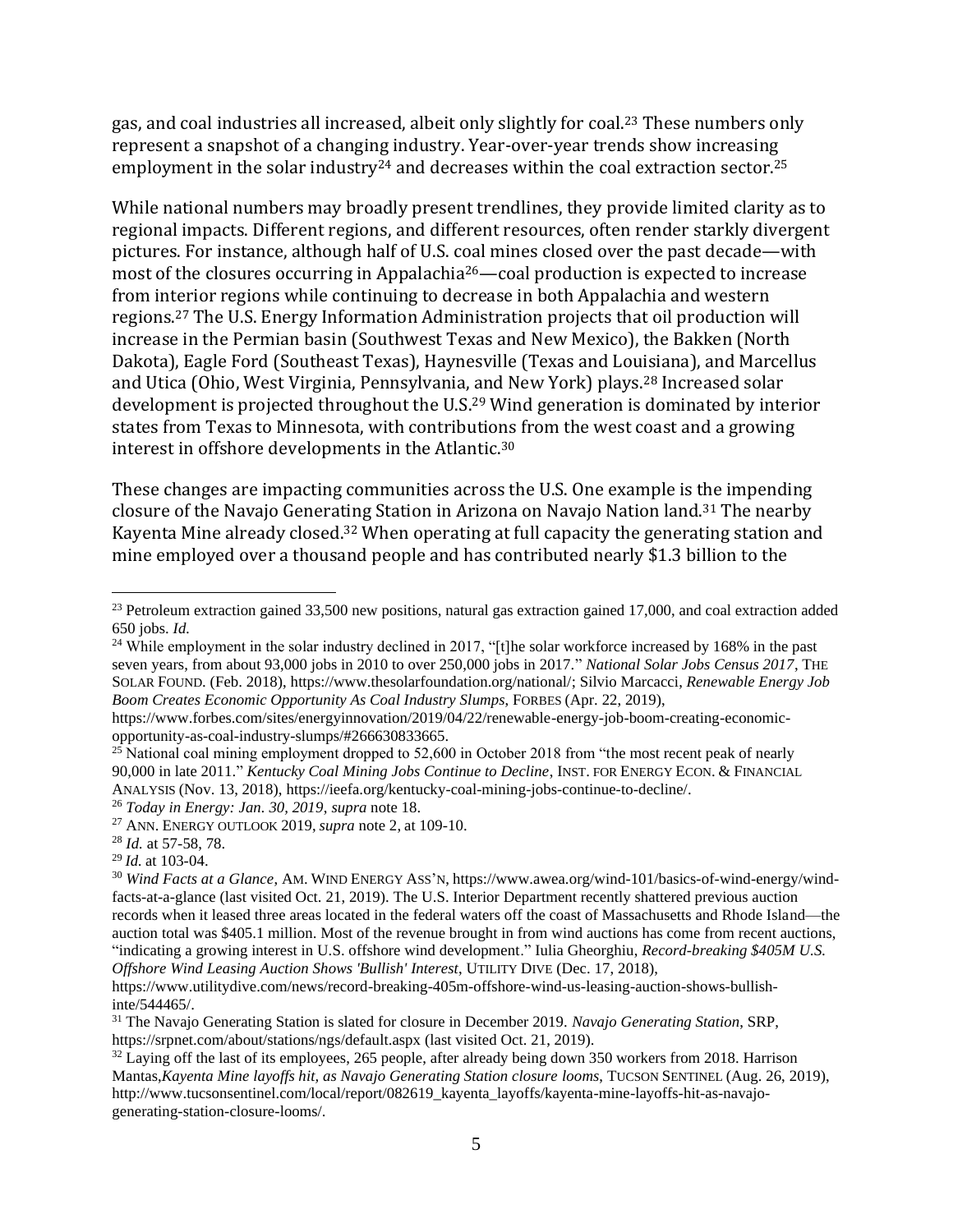Navajo and Hopi economies since 1987.<sup>33</sup> Coal retirements have far reaching impacts for the Navajo Nation —four generating stations and three mines are located either on their land or in surrounding territory.<sup>34</sup> Currently, Navajo officials project \$35 million in budget cuts for 2021.<sup>35</sup> While there are efforts for reinvestment underway,<sup>36</sup> the tribe continues to face serious economic development challenges.<sup>37</sup>

Changes are also happening quickly in Indiana. The Northern Indiana Public Service Company (NIPSCO) announced in 2018 its intention to eliminate the use of coal within ten years.<sup>38</sup> The preferred portfolio projections would result in a net loss of 246 employees and a reduction of \$74 million (29%) of local tax revenues (with any additions yet to be calculated).<sup>39</sup> NIPSCO is currently moving forward with new generation proposals, though new additions are not explicitly tied to job or property tax losses identified by early retirement scenarios.<sup>40</sup> In Wyoming, PacifiCorp is proposing reduced operations<sup>41</sup> and

<sup>33</sup> COCONINO COUNTY, ARIZONA, POTENTIAL ECONOMIC IMPACT OF CLOSURE, CURRENT COCONINO COUNTY INITIATIVES MOVING FORWARD (2018), *available at* 

https://www.coconino.az.gov/DocumentCenter/View/21885/NGS\_economicFacts18\_0427PRINT-002 <sup>34</sup> Benjamin Storrow, *Navajo Imagine a Future without Coal*, E&E NEWS (Apr. 8, 2019),

https://www.eenews.net/stories/1060148179. An independent analysis from 2017 noted that "[c]oal revenues provide an estimated 80% of the Hopi tribe's budget and approximately 25% of funding for the Navajo Nation general fund, and have been declining over the past decade." Haggerty, *et al*, *supra* note 9, at pg. 76; INST. FOR ENERGY ECON. & FINANCIAL ANALYSIS, A TRANSITION PLAN FOR COMMUNITIES AFFECTED BY THE CLOSINGS OF NAVAJO GENERATION STATION AND KAYENTA MINE 24 (2017), *available at* http://ieefa.org/wp-

content/uploads/2017/06/IEEFA-Transition-Plan-for-Navajo-Generating-Station-and-Kayenta-Mine-060617.pdf. <sup>35</sup> Benjamin Storrow, *supra* note 34.

<sup>36</sup> Including a 55.1 MW solar facility being built near Kayenta. Laurel Morales, *Navajo Receive Federal Loan to Complete Solar Farm*, FRONTERAS (Aug. 29, 2019), https://fronterasdesk.org/content/973856/navajo-receivefederal-loan-complete-solar-farm; *id.*

<sup>37</sup> The Navajo Nation has about 15,000 people living without electricity and a very high unemployment rate. *Id.* Many in the community see a future in renewables, even if they will have a difficult time fully replacing lost revenue and salaries from coal. Benjamin Storrow, *supra* note 34. Some are calling for greater federal involvement, including Rep. Tom O'Halleran from Arizona, *id.*; however, even with an increase in investment in renewable generation or if federal aid is offered, the near-term impacts of coal closures throughout the Navajo Nation will be stark.

<sup>38</sup> Darrell Proctor, *Indiana Utility Will Close Coal Units, Transition to Renewables*, POWER (Nov. 5, 2019), https://www.powermag.com/indiana-utility-will-close-coal-units-transition-to-renewables/.

<sup>39</sup> NORTHERN INDIANA PUBLIC SERVICE COMPANY LLC, 2018 INTEGRATED RESOURCE PLAN 155, 162-71 (Oct. 2018), *available at* https://www.in.gov/iurc/files/2018%20NIPSCO%20IRP.pdf. NIPSCO's analysis of potential portfolios included a number of factors, including the cost to customers, cost certainty, cost risk, reliability risk, and "[o]ther factors, such as the loss of work for employees, and the reduction of property tax base for surrounding communities…." *Id.* at 149.

<sup>40</sup> *Id.* at 162-171. In October, NIPSCO announced a Request for Proposals for 300 MW of wind, 2,300 MW of solar and solar-plus-storage projects, and a yet-to-be decided amount of other capacity resources; this follows the selection of 800 MW (among three projects) of new wind generation solicited earlier in 2019. Iulia Gheorghiu**,**  *NIPSCO to Replace Coal with 2.3 GW of Solar, Storage in Latest RFP*, UTILITY DIVE (Oct. 9, 2019), https://www.utilitydive.com/news/nipsco-to-replace-coal-with-23-gw-of-solar-storage-in-latest-rfp/564427/.

<sup>&</sup>lt;sup>41</sup> PacifiCorp and the Wyoming Department of Environmental Quality are pursuing a strategy of reducing output at the Jim Bridger Plant to 76.3% capacity instead of spending \$280 million to comply with Clean Air Act regional haze requirements. Angus M. Thuermer Jr., *PacifiCorp, DEQ Pick Less Power over Clean-Coal Technology*, WYOFILE (Sept. 3, 2019), https://www.wyofile.com/pacificcorp-deq-pick-less-power-over-clean-coal-technology/. Though this plan was initially questioned by the U.S. EPA as well as challenged by a coalition of four counties' commissioners and a group of environmental organizations, so the end result is not certain. Angus M. Thuermer Jr.,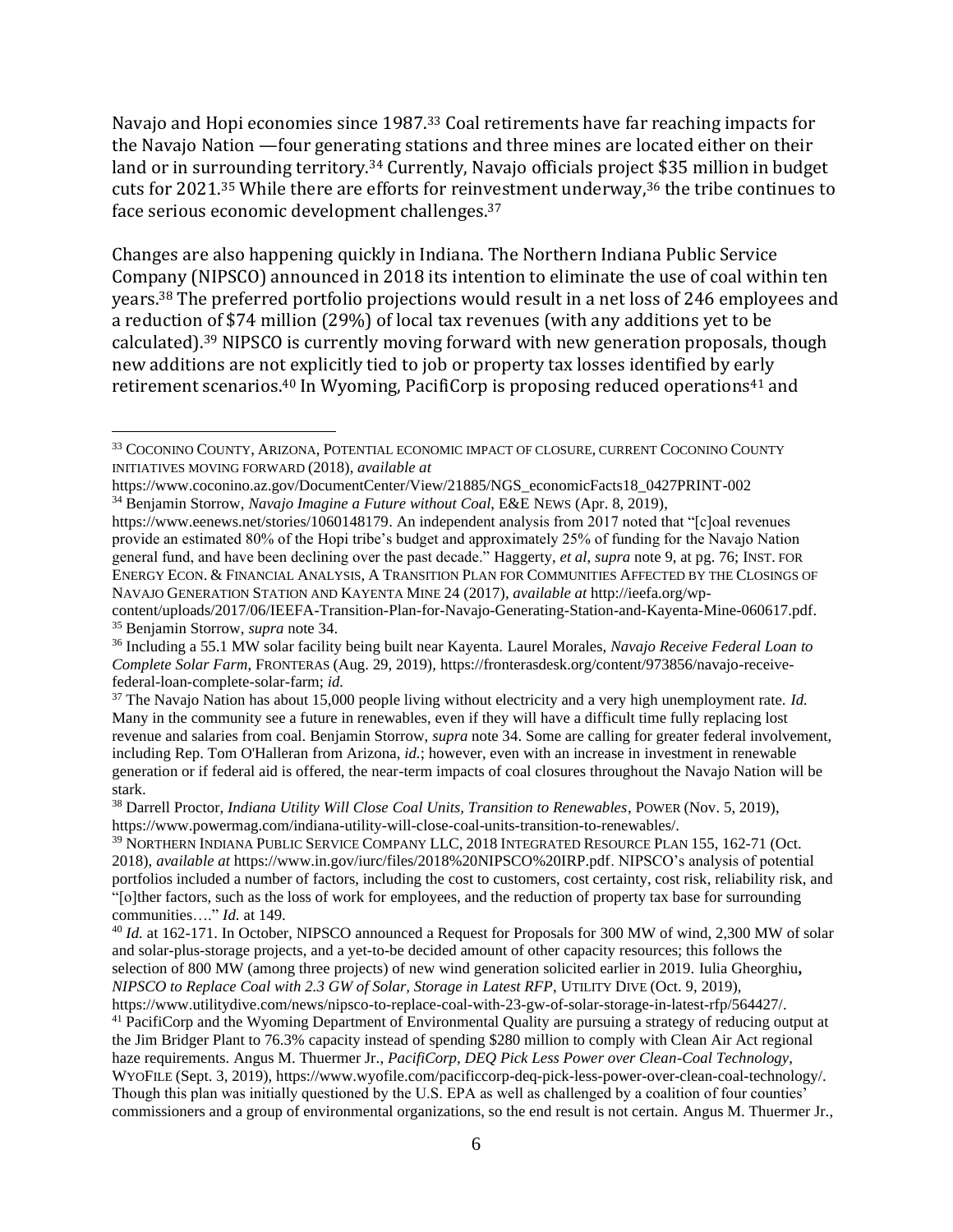early closure of both the Jim Bridger Plant and Naughton Plan—potentially effecting nearly a thousand employees.<sup>42</sup> PacifiCorp's plans call for the addition of almost 7,000 MW of new renewable generation and energy storage, some of which would be sited in Wyoming along with two ongoing transmission line projects.<sup>43</sup> Though the Colorado legislature acted to help transitioning communities in 2019, as discussed below, these actions came too late to help the communities affected by the closing of the Nucla Station in western Colorado.<sup>44</sup> Tri-State Generation and Transmission, the electric cooperative that owns the Nucla Station, recently committed to paying \$500,000 over five years to help with the transition. <sup>45</sup> Currently, the town of Nucla is working with Colorado's West End as a whole to diversify the region's economy—an area long associated with mining and energy generation.<sup>46</sup> Whether these efforts are successful remains to be seen, but with change rapidly forced upon them, these communities responded by working together to redefine their futures.

The benefits of new development, and burdens of abandoned investments, accrue disproportionately to different regions. States are using a variety of methods to address the effects of the changing energy sector, including the communities most impacted by retiring facilities.

*PacifiCorp: early closure of Wyo coal plants saves \$599 million*, WYOFILE (Sept. 10, 2019),

https://www.wyofile.com/pacificorp-early-closure-of-wyoming-plants-saves-599-million/ (WyoFile Sept. 10). <sup>42</sup> PACIFICORP, 2019 INTEGRATED RESOURCE PLAN (2019), *available at* 

https://www.pacificorp.com/content/dam/pcorp/documents/en/pacificorp/energy/integrated-resourceplan/2019\_IRP\_Volume\_I.pdf; *see also* Robert Walton, *PacifiCorp to add 7 GW renewables + storage, close 20 of 24 coal plants*, UTILITY DIVE (Oct. 3, 2019), https://www.utilitydive.com/news/pacificorp-to-add-7-gw-renewablesstorage-close-20-of-24-coal-plants/564299/. PacifiCorp's 2019 Integrated Resource Plan calls for one unit at Jim Bridger to be closed by 2023 and the other by 2028 (instead of in 2037 as under previous plans). *Id.* Currently the plant and associated mining operations employee around 800 people. WyoFile Sept. 10, *supra* note 41. Units 1 and 2 at the Naughton Plant in Wyoming are also slated for closure under the 2019 IRP; though Unit 3, which was closed early this year, is proposed to be converted into a natural gas burning facility. Having already lost about 25% of its workforce through attrition over the last five years, the Naughton Plant currently employs about 126 workers. *Wyoming: PacifiCorp closes Unit 3 at Naughton coal plant*, INST. FOR ENERGY ECON. & FIN. ANALYSIS (Feb. 1, 2019), http://ieefa.org/wyoming-pacificorp-closes-unit-3-at-naughton-coal-plant/.

<sup>43</sup> Robert Walton, *supra* note 42; PacifiCorp 2019 IRP, *supra* note 42.

<sup>44</sup> The decision to close early was made as Tri-State Generation and Transmission (Tri-State), an electric cooperative and Nucla Station's owner, faced regional haze pollution issues and is increasingly focused on reducing costs through renewable generation. Judith Kohler, *Tri-State Officially Retires Nucla Coal-Fired Power Plant Well ahead of Planned 2022 Closure*, DENVER POST (Sept. 21, 2019), https://www.denverpost.com/2019/09/21/tri-state-closesnucla-coal-plant/; Grace Hood, *Nucla's Coal-Fired Power Plant Will Close Early as Tri-State Aggressively Focuses On Renewables*, CO PUB. RADIO (July 17, 2019), https://www.cpr.org/2019/07/17/rural-electricityprovider-announces-early-coal-plant-closure-focus-on-renewables/.

<sup>&</sup>lt;sup>45</sup> While also keeping about 35 employees to work on plant decommissioning. *Id.* 

<sup>46</sup> Colorado's West End includes Nucla, Naturita, Norwood, Redvale, Bedrock, and Paradox, among others. Stina Sieg, *Tiny Town of Nucla Looks To A Future Without Mining And Sees Opportunity and Uncertainty*, CO PUB. RADIO (June 24, 2019), https://www.cpr.org/2019/06/24/tiny-town-of-nucla-looks-to-a-future-without-mining-andsees-opportunity-and-uncertainty/. Economic development work includes using grants to help with access to this remote area (such as by expanding the local airport), an increasing focus around outdoor recreation tourism, agriculture, and incubating the projects of local entrepreneurs. *Id.*; *see also Our Location*, WEST END ECON. DEV. CORP., https://www.choosewestend.org/ (last visited Oct. 21, 2019); *Colorado's Western Edge—Pioneers Redefined*, NUCLA-NATURITA CHAMBER OF COMMERCE, https://www.nucla-naturita.com/ (last visited Oct. 21, 2019).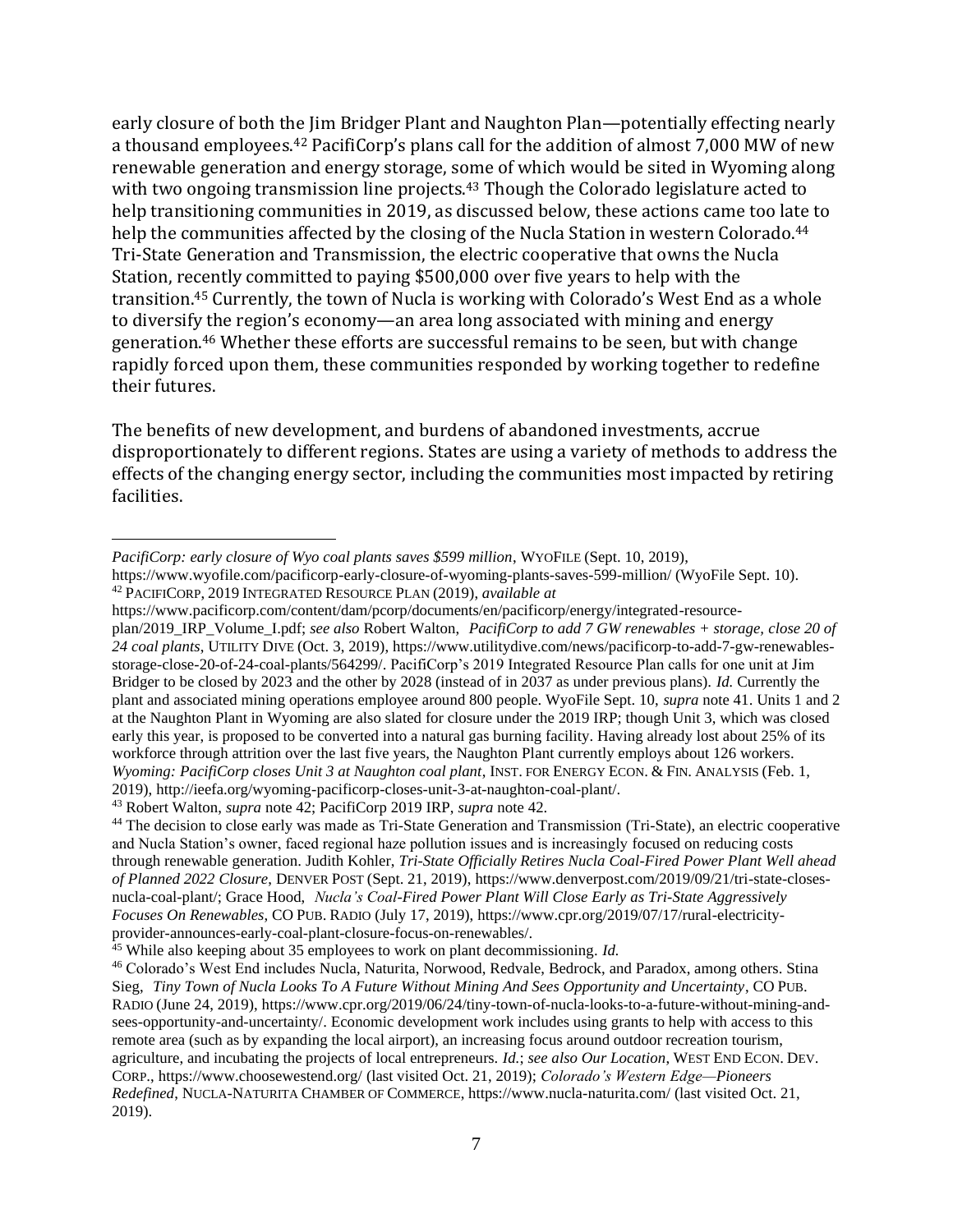#### **Examples of State Policy Responses**

Over time, states chose divergent approaches to energy regulation, which now leaves many facing different challenges and varying policy solutions.<sup>47</sup> While the Federal Energy Regulatory Commission (FERC) and other relevant federal agencies<sup>48</sup> maintain significant oversight authority over key aspects of the energy system, most of the policies affecting transitioning communities are being written by states. This allows states to be the "laboratories of democracy," developing an array of policies that target local or regional objectives, the best of which can then be replicated.<sup>49</sup>

Some states require the inclusion of other considerations or programs within public utility commission (PUC) proceedings—some of which may impact programs designed to help transitioning communities. One policy gaining traction is a requirement for "demand-side management" programming, which includes energy efficiency measures.<sup>50</sup> Some of these policies may be statutorily linked to energy transitions and related job losses. It is relevant to note that most "clean energy jobs" are currently found within the energy efficiency sector<sup>51</sup> and that skilled labor is essential in this field,<sup>52</sup> which may explain states' interest in retraining and apprenticeship programs (discussed in more detail in the following sections). <sup>53</sup> Another commonly implemented policy are renewable portfolio standards

<sup>50</sup> *Utility Regulation and Policy*, AM. COUNS. FOR AN ENERGY-EFFICIENT ECON., https://aceee.org/topics/utilityregulation-and-policy (last visited Oct. 21, 2019); *State and Local Policy Database*, AM. COUNS. FOR AN ENERGY-EFFICIENT ECON., https://database.aceee.org/ (last visited Oct. 21, 2019). These are efforts that focus on using less energy through various means, including offering "free or low cost energy audits…of homes and businesses, free or discounted energy-efficient lightbulbs, and rebates to customers who purchase energy-efficient…major

appliances…." Demand response programs are also included. These programs aim to reduce electricity demand during peak consumption times by incentivizing usage during off-peak hours, for example by introducing time-ofuse rates where the cost of electricity depends on overall demand across the grid. *Today in Energy: Demand-Side Management Programs Save Energy and Reduce Peak Demand*, U.S. ENERGY INFO. ADMIN. (Mar. 29, 2019), https://www.eia.gov/todayinenergy/detail.php?id=38872.

<sup>47</sup> Boyd & Carlson, *supra* note 4, at pp. 840-41.

<sup>48</sup> Such as the U.S. Department of Energy, U.S. Environmental Protection Agency, and the U.S. Department of the Interior.

<sup>49</sup> *See* New State Ice Co. v. Liebmann, 285 U.S. 262, 311 (1932) (Brandeis, L., dissenting); "[T]here is value not only in the fact of state experimentation but also in the diversity of models that we have inherited after restructuring. This diversity has…created opportunities for a range of experiments and innovation that we might not see under a single uniform approach. Boyd & Carlson, *supra* note 4, at pg. 878.

<sup>51</sup> *US Clean Energy Jobs Grow 3.6% to Nearly 3.3 Million*, E2 (Mar. 13, 2019), https://www.e2.org/releases/usclean-energy-jobs-grow-to-nearly-3-3-million/; *Fact Sheet - Jobs in Renewable Energy, Energy Efficiency, and Resilience (2019)*, ENVTL. & ENERGY STUDY INST. (July 23, 2019), https://www.eesi.org/papers/view/fact-sheetjobs-in-renewable-energy-energy-efficiency-and-resilience-2019.

<sup>52</sup> Mary Shoemake & David Ribeiro, *Through the Local Government Lens: Developing the Energy Efficiency Workforce*, AM. COUNS. FOR AN ENERGY-EFFICIENT ECON. (June 2018),

https://www.naesco.org/data/industryreports/ACEEE%20%20EE%20Workforce%20June%202018.pdf; *California Public Utility Commission agrees: A Skilled, Trained, and Diverse Workforce Is the Key to Achieving Efficiency Goals*, BLUEGREEN ALLIANCE (Jan. 11, 2019),

https://www.bluegreenalliance.org/resources/california-public-utility-commission-agrees-a-skilled-trained-anddiverse-workforce-is-the-key-to-achieving-efficiency-goals/.

<sup>53</sup> *See* Colorado, *infra* footnotes 79, 152-57; *see* Illinois, *infra* footnotes 116-17; *see* New Mexico, *infra* footnotes 124-25; *see* Washington State, *infra* footnotes 164-67.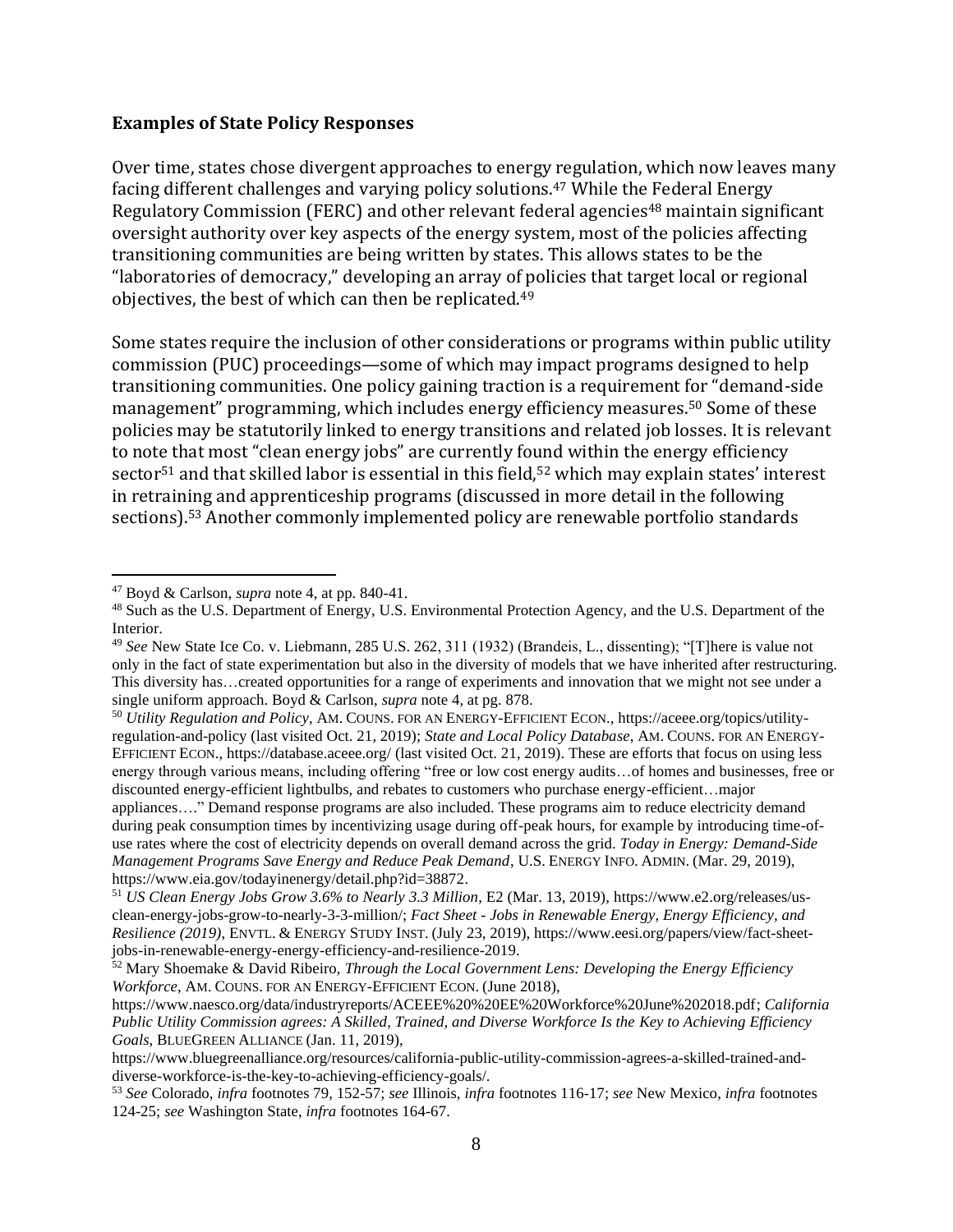(RPS). RPS are in place in 29 states, Washington, D.C., and three territories.<sup>54</sup> Actual implementation varies widely, but the basic objective is to incentivize the use of more renewable generation resources.<sup>55</sup> Setting and implementing RPS policies may present states with the opportunity to steer growth for the benefit of transitioning communities or, in some cases, protect resources from competition it views as essential to public policy goals.<sup>56</sup>

State legislatures also have a history of stepping in to legislate the "public interest," at times forgoing traditional energy regulatory mechanisms—a tool that may be used for the benefit of transitioning communities. Legislatures can act on a project-specific basis, such as offshore wind deployment<sup>57</sup> or building new nuclear facilities.<sup>58</sup> States can also allow for new financing tools that may allow uneconomic facilities to close early<sup>59</sup> and produce

<sup>54</sup> With a further eight states (and one territory) implementing renewable energy goals. *State Renewable Portfolio Standards and Goals*, NAT'L CONF. OF ST. LEGISLATURES (Feb. 1, 2019),

http://www.ncsl.org/research/energy/renewable-portfolio-standards.aspx. <sup>55</sup> *Id.*

<sup>56</sup> *See* NY and IL zero emissions credits policies, *infra* footnotes 172-85.

<sup>57</sup> One recent example is Dominion Energy's offshore wind pilot project. The Virginia State Corporation Commission found that under traditional review the proposed project "would not be deemed prudent," but "that as a matter of law the new statutes governing this case subordinate the factual analysis to the legislative intent and public policy clearly set forth in the statutes…[so the project is approved]." Case No. PUR-2018-00121, Final Order 15 (Va. State Corp. Comm'n, Nov. 2, 2018) *available at*

http://www.scc.virginia.gov/docketsearch/DOCS/4c%24z01!.PDF; *see also* Robert Walton, *Virginia Approves Dominion \$300M Offshore Wind Pilot, Despite Ratepayer Concerns*, UTILITY DIVE (Nov. 5, 2018), https://www.utilitydive.com/news/virginia-approves-dominion-300m-offshore-wind-pilot-despite-ratepayercon/541383/.

<sup>58</sup> Both South Carolina and Georgia state legislatures chose to override traditional project financing requirements in order to support the development of new nuclear facilities—in particular, the requirement that facilities be "used and useful" before a utility may recover the costs of construction. *See* 2007 South Carolina Act No. 16, *available at* https://www.scstatehouse.gov/sess117\_2007-2008/bills/431.htm; *see* 2009 Georgia Senate Bill 31, *available at* http://www.legis.ga.gov/Legislation/20092010/87038.pdf. These decisions became controversial as the proposed projects were either canceled or delayed with cost overruns. Brad Plumer, *U.S. Nuclear Comeback Stalls as Two Reactors Are Abandoned*, N.Y. TIMES (July 31, 2017), https://www.nytimes.com/2017/07/31/climate/nuclear-powerproject-canceled-in-south-carolina.html; Andrew Brown, *Was the 2007 Law that Jumpstarted S.C. Nuclear Project Unconstitutional? Attorneys Ask Circuit Judge to Decide*, POST & COURIER (Apr. 20, 2018),

https://www.postandcourier.com/business/was-the-law-that-jumpstarted-s-c-nuclear-project-

unconstitutional/article\_d7eeeaa2-44a5-11e8-afe1-93e0bae931e9.html; Julian Spector, *More Delays Likely for Vogtle Nuclear Plant, Georgia Regulator Says*, GREEN TECH MEDIA (Aug. 1, 2019),

https://www.greentechmedia.com/articles/read/georgia-utility-regulator-more-delays-likely-for-vogtle-nuclearplant#gs.9ou6tg; Kristi E. Swartz, *Effort to End Financing Law Gains Steam in Ga.*, E&E NEWS (Feb. 27, 2018), https://www.eenews.net/energywire/stories/1060074819?t=https%3A%2F%2Fwww.eenews.net%2Fstories%2F106 0074819.

<sup>&</sup>lt;sup>59</sup> Accelerated depreciation and securitization are two tools currently being used to retire uneconomic generating facilities early (usually coal-fired power plants). There are key differences between the two options, and the choice is usually up to the utility, though securitization may allow for savings to be used to help transitioning communities, as discussed more below. *See* Herman K. Trabish, *Securitization Fever: Renewables Advocates Seize Wall Street's Innovative Way to End Coal*, UTILITY DIVE (May 28, 2019), https://www.utilitydive.com/news/securitization-feverrenewables-advocates-seize-wall-streets-innovative-w/555089/; *see also* Ron Lehr, *How Utilities Can Swap Coal Debt for Clean Energy Equity*, FORBES (Feb. 4, 2019),

https://www.forbes.com/sites/energyinnovation/2019/02/04/how-utilities-can-swap-coal-debt-for-clean-energyequity/#61ea9f1b32c2.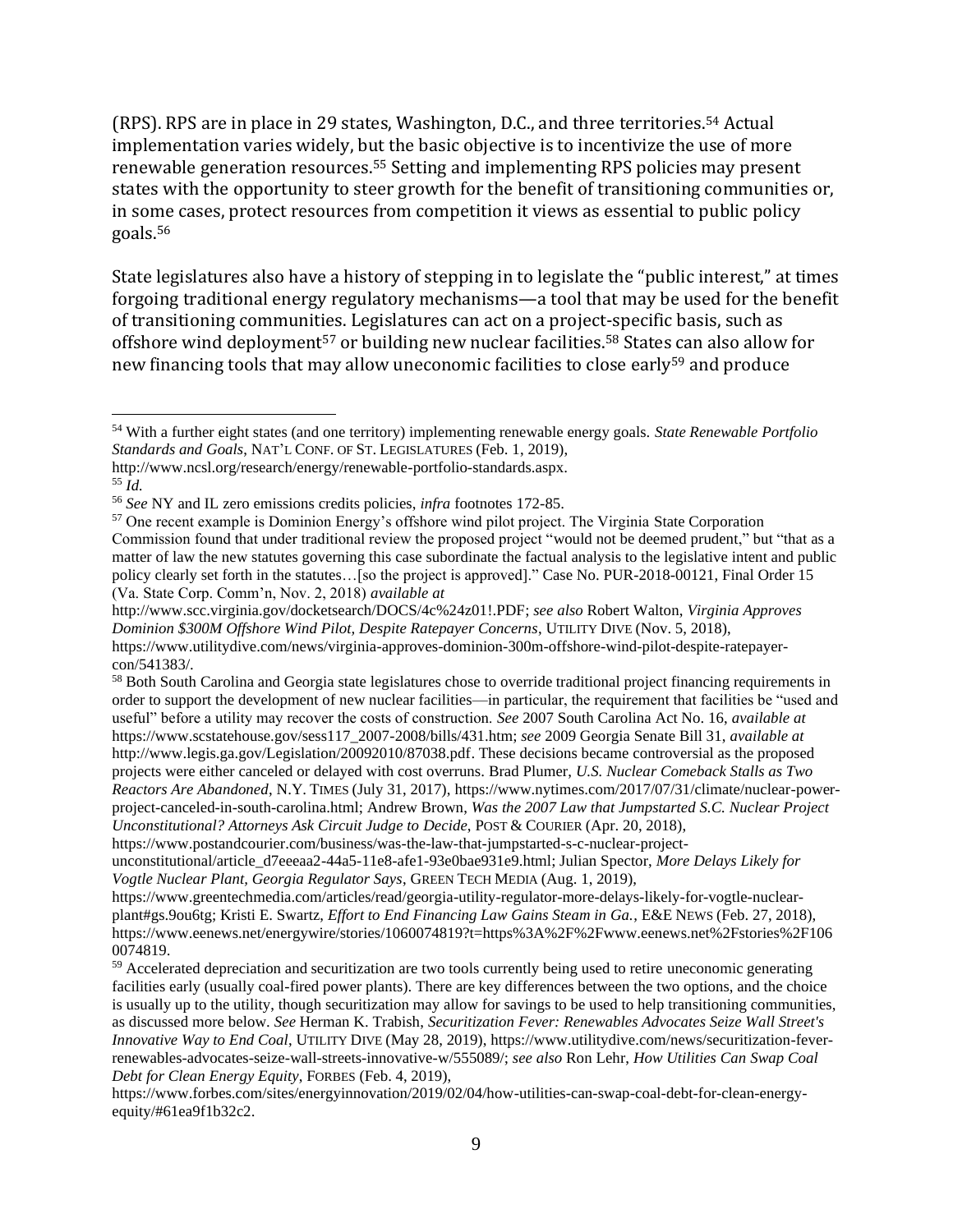savings that can be used to benefit impacted communities.<sup>60</sup> Legislatures can even change how PUCs evaluate utility investments entirely.<sup>61</sup> Performance-based ratemaking, which usually includes a multiyear rate plan component along with performance incentive mechanisms for consumer protection,<sup>62</sup> may also provide PUCs with the ability to incentivize investment in transitioning communities.<sup>63</sup>

While there is clear evidence of a widespread economic transition in progress, states are still answering the question of how, or if, to respond. When states do act, there are a wide array of responses responding to similar sets of concerns. Some of these new policies may also be used to help communities impacted by the changing economics of the energy sector. These efforts can largely be sorted into four categories: planning for the transition, developing fund-based approaches, establishing requirements for new resources, and protecting existing jobs.

https://www.nrel.gov/docs/fy17osti/68512.pdf.

<sup>60</sup> *See* NM ETA, *infra* footnotes 119-25; *see* CO-EI Bonds, *infra* footnotes 135-40.

<sup>&</sup>lt;sup>61</sup> Since 2015, performance-based ratemaking was introduced or considered by 19 states and Washington, D.C. with Illinois being the first adopter in 2011. Herman K. Trabish, *Performance-Based Regulation: Seeking the New Utility Business Model***,** UTILITY DIVE **(**July 23, 2019), https://www.utilitydive.com/news/performance-basedregulation-seeking-the-new-utility-business-model/557934/.

<sup>62</sup> *Id.*; *see also* REGULATORY ASSISTANCE PROJECT, NATIONAL RENEWABLE ENERGY LABORATORY, NEXT-GENERATION PERFORMANCE-BASED REGULATION (2017), *available at*

<sup>63</sup> *See* Wash. St. tax incentives, *infra* footnotes 164-67.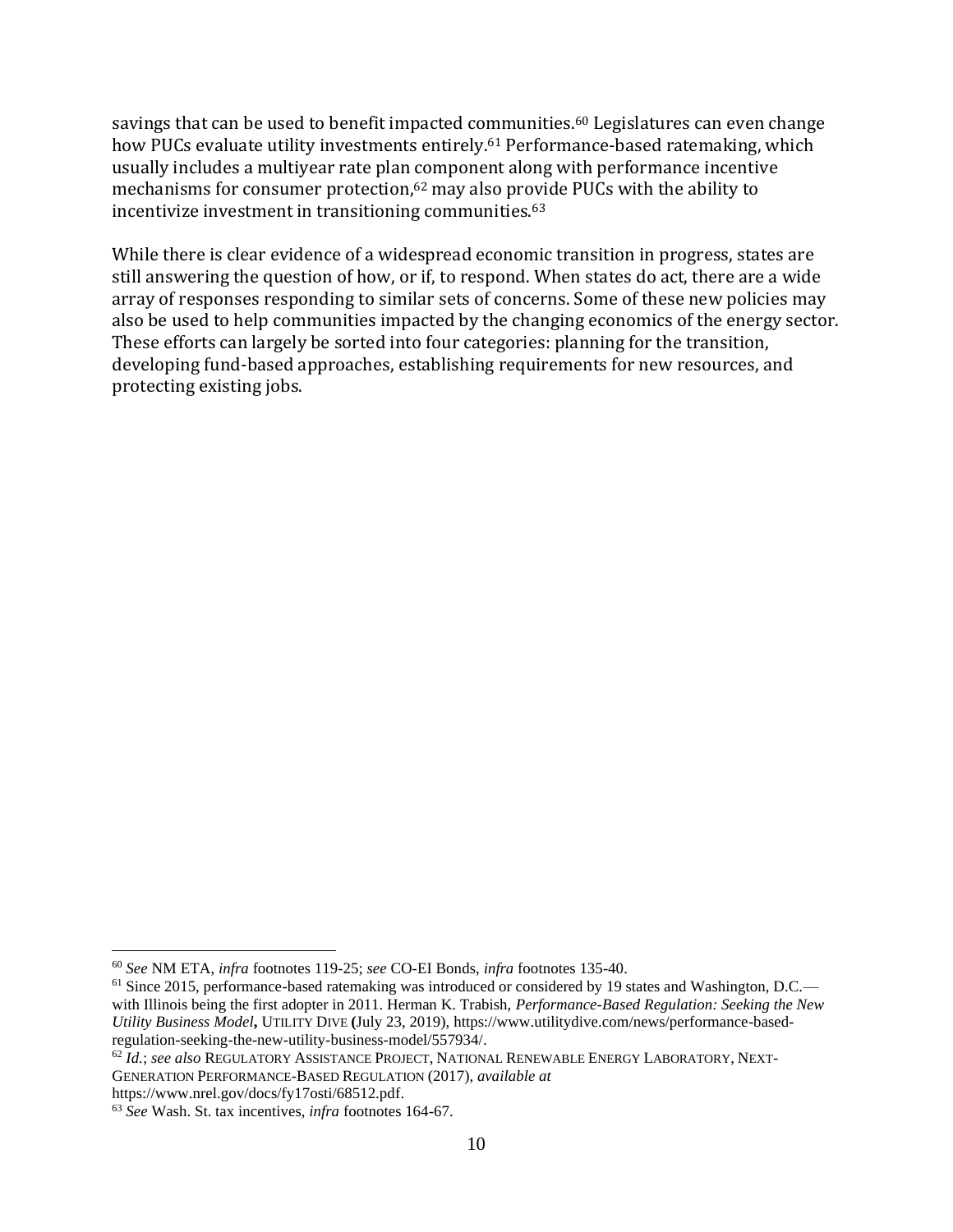| Strategy                                                         | State                      | Summary                                                                                                                                                                                                                                                                                                                             |
|------------------------------------------------------------------|----------------------------|-------------------------------------------------------------------------------------------------------------------------------------------------------------------------------------------------------------------------------------------------------------------------------------------------------------------------------------|
| I. Planning for<br>Transition                                    | Colorado                   | Created a Just Transition Office with an Advisory Committee<br>$\bullet$<br>mandated to develop a statewide Just Transition Plan<br>Requires workforce transition plans for closing facilities<br>$\bullet$<br>Directs Air Quality Control Commission to solicit diverse stakeholder<br>$\bullet$<br>input while promulgating rules |
|                                                                  | Washington<br>State        | Broadly defines the "public interest" as it applies to regulating utilities<br>$\bullet$<br>Creates a State Energy Strategy Advisory Committee and an Energy<br>$\bullet$<br>and Climate Policy Advisory Committee                                                                                                                  |
| II. Developing<br>Fund-based<br>Approaches                       | Litigation-based           | Using litigation settlements to provide for funding, example from<br>$\bullet$<br>Illinois                                                                                                                                                                                                                                          |
|                                                                  | Montana                    | Allowing countries to set aside revenues from coal-related activities to<br>$\bullet$<br>form a County Coal Trust Fund<br>Requiring bonds from coal entities sufficient to pay employee pension<br>benefits                                                                                                                         |
|                                                                  | Illinois                   | Using two state funds tied to renewable energy to fund a Solar for All<br>$\bullet$<br>program<br>Require large utilities to finance training programs at a rate of \$10<br>million paid three times over nine years                                                                                                                |
|                                                                  | New Mexico                 | Directs savings from the securitization (use of bonds) of facilities<br>$\bullet$<br>retiring early into an economic development assistance fund and a<br>displaced worker assistance fund<br>Directing use of securitization savings to aid affected communities<br>from closure of the San Juan Generating Station                |
|                                                                  | Colorado                   | Allows for the use of securitization along with the use of savings to<br>$\bullet$<br>benefit affected communities                                                                                                                                                                                                                  |
| III. Establishing<br>Requirements<br>for<br><b>New Resources</b> | New Mexico                 | Requirements for "replacement resource" acquisition near closing<br>$\bullet$<br>facilities                                                                                                                                                                                                                                         |
|                                                                  | Illinois                   | Solar for All program<br>$\bullet$<br>Utility-financed training programs<br>$\bullet$<br>Employment requirements for infrastructure investment and<br>$\bullet$<br>modernization programs                                                                                                                                           |
|                                                                  | Colorado                   | Employment requirements for EV infrastructure program<br>$\bullet$<br>Expands the definition and application of "best value employment<br>metrics" for new energy infrastructure                                                                                                                                                    |
|                                                                  | Connecticut                | Innovative quantitative evaluation metrics to be used in evaluating<br>$\bullet$<br>proposals submitted for offshore wind development                                                                                                                                                                                               |
|                                                                  | Washington<br><b>State</b> | Tiered tax structure incentivizing, among other things, local<br>$\bullet$<br>employment, apprenticeship programs, contracts with women,<br>minority, or veteran-owned businesses, and payment of prevailing<br>wages                                                                                                               |
|                                                                  | Ohio                       | Tax requirements and incentives for the use of<br>$\bullet$<br>Ohio-domiciled labor                                                                                                                                                                                                                                                 |
| IV. Protecting<br>Existing<br>Jobs                               | Illinois                   | Legislation requiring the purchase of Zero Emission Credits (ZECs) to<br>$\bullet$<br>support nuclear generators                                                                                                                                                                                                                    |
|                                                                  | New York                   | Regulatory requirement for the purchase of ZECs to support nuclear<br>$\bullet$<br>generation                                                                                                                                                                                                                                       |
|                                                                  | Ohio                       | Direct subsidies to nuclear and coal generators<br>$\bullet$                                                                                                                                                                                                                                                                        |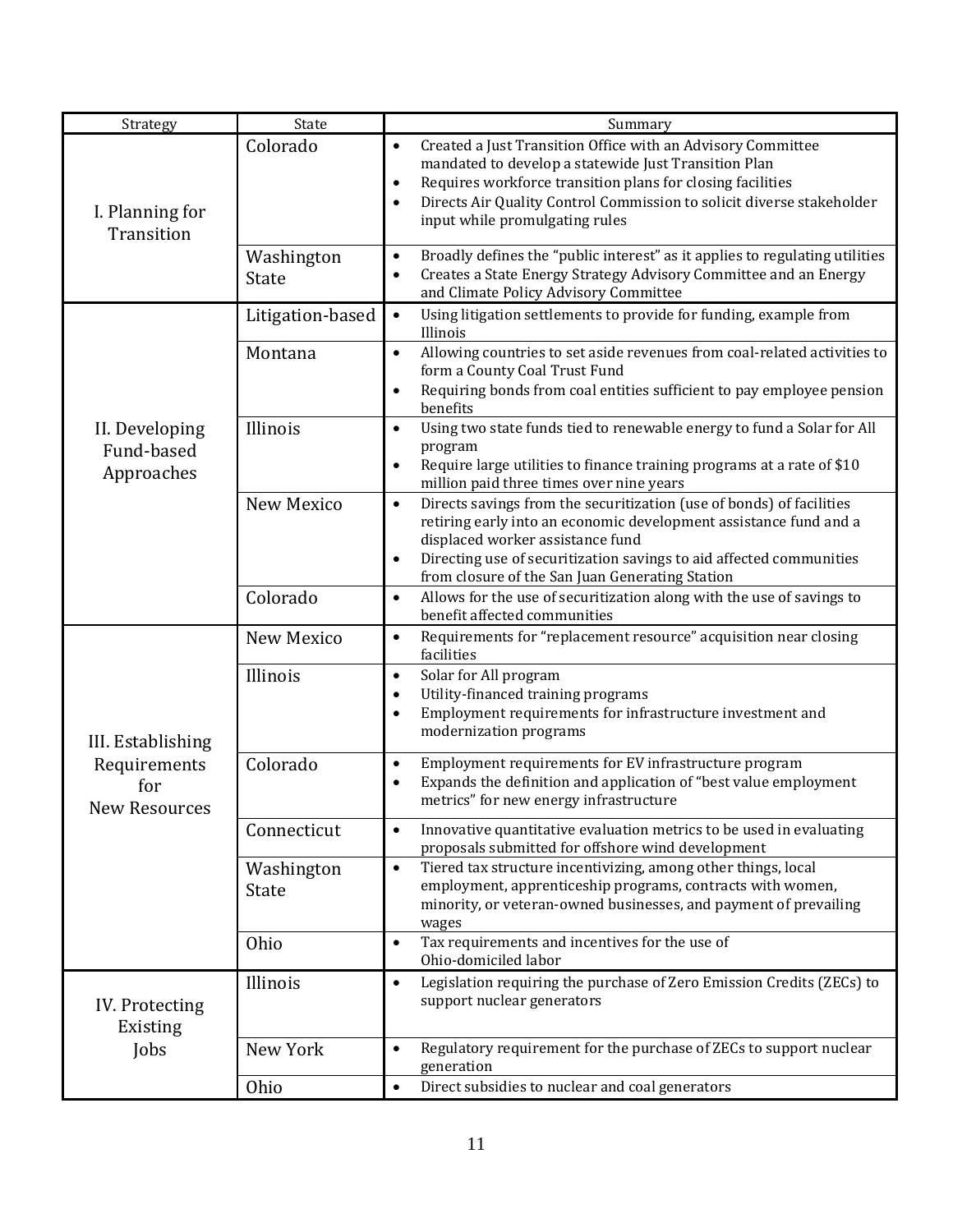#### *I. Planning for Transition*

Colorado and Washington State recently adopted laws requiring state agencies to begin planning for the energy transition. Both states rely on advisory committees with a diverse range of stakeholders to help develop statewide plans and to aid in the implementation of policy objectives.

In 2019, Colorado passed a bundle of legislation pursuing a fast and equitable transition towards a clean energy future.<sup>64</sup> The Colorado legislation created a first-of-its-kind Just Transition Office (JTO).<sup>65</sup> The job of the JTO is to "[i]dentify or estimate...the timing and location of facility closures and job layoffs in coal-related industries and their impact on affected workers, businesses, and coal transition communities, and make recommendations…as to how the office can most effectively respond to these economic dislocations."<sup>66</sup> There is also a JTO Advisory Committee that is tasked with developing a Just Transition Plan for Colorado to be presented to the director of the JTO by July 1, 2020.<sup>67</sup> The Advisory Committee must consist of five members of the executive branch (specific offices are delineated), one member from each chamber of the legislature, three members that represent coal transition workers, three members from coal transition communities, two members with professional economic development or workforce retraining experience, two members from disproportionately impacted communities, and two members from utilities that operate a coal-fueled generating station.<sup>68</sup> Specific considerations that the Advisory Committee must consider while developing the plan include, among other things, how best to align local, state, and federal resources and programming, establishing benefits for coal transition workers including wage differential benefits, educational community-based components, projected costs of each component, potential sources for sustainable funding, and the potential application of plan components to other economic sectors.<sup>69</sup> Implementation of these mandates are still ongoing.

<sup>64</sup> COLO. GOV. OFFICE, ROADMAP TO 100% RENEWABLE ENERGY BY 2040 AND BOLD CLIMATE ACTION (2019), *available at*

https://drive.google.com/file/d/0B7w3bkFgg92dMkpxY3VsNk5nVGZGOHJGRUV5VnJwQ1U4VWtF/view. After a bill was introduced in January 2018 calling for 100% renewable energy by 2035, efforts were made to broaden stakeholder engagement. *See* 2018 Colorado Senate Bill 64, *available at* https://leg.colorado.gov/bills/sb18-064. A Colorado affiliate of the People's Climate Movement was founded in February 2018 to organize discussions that included labor leaders, local and national environmental organizations, faith-based organizations, and others in order to envision a "just and equitable transition into a renewable energy economy." Rachel M. Cohen, *The Just* 

*Transition for Coal Workers Can Start Now. Colorado Is Showing How*, IN THESE TIMES (July 24, 2019),

https://inthesetimes.com/working/entry/21975/colorado-just-transition-labor-coal-mine-workers-peoples-climatemovement; *Colorado Climate Movement*, PEOPLES CLIMATE MOVEMENT,

https://peoplesclimate.org/actions/colorado/ (last visited Oct. 21, 2019). Once the opportunity came to pass policy, the groundwork was in place for a broad base of support. *Id.*

<sup>65</sup> *See* 2019 Colorado House Bill 1314(8-83-503), *available at*

https://leg.colorado.gov/sites/default/files/2019a\_1314\_signed.pdf.

<sup>66</sup> *Id.* at 8-83-503(3)(a).

 $67$  *Id.* at 8-83-503(6)(a)-(b).

<sup>68</sup> *Id.* at 8-83-503(6)(e).

<sup>69</sup> *Id.* at 8-83-503(6)(c)-(d).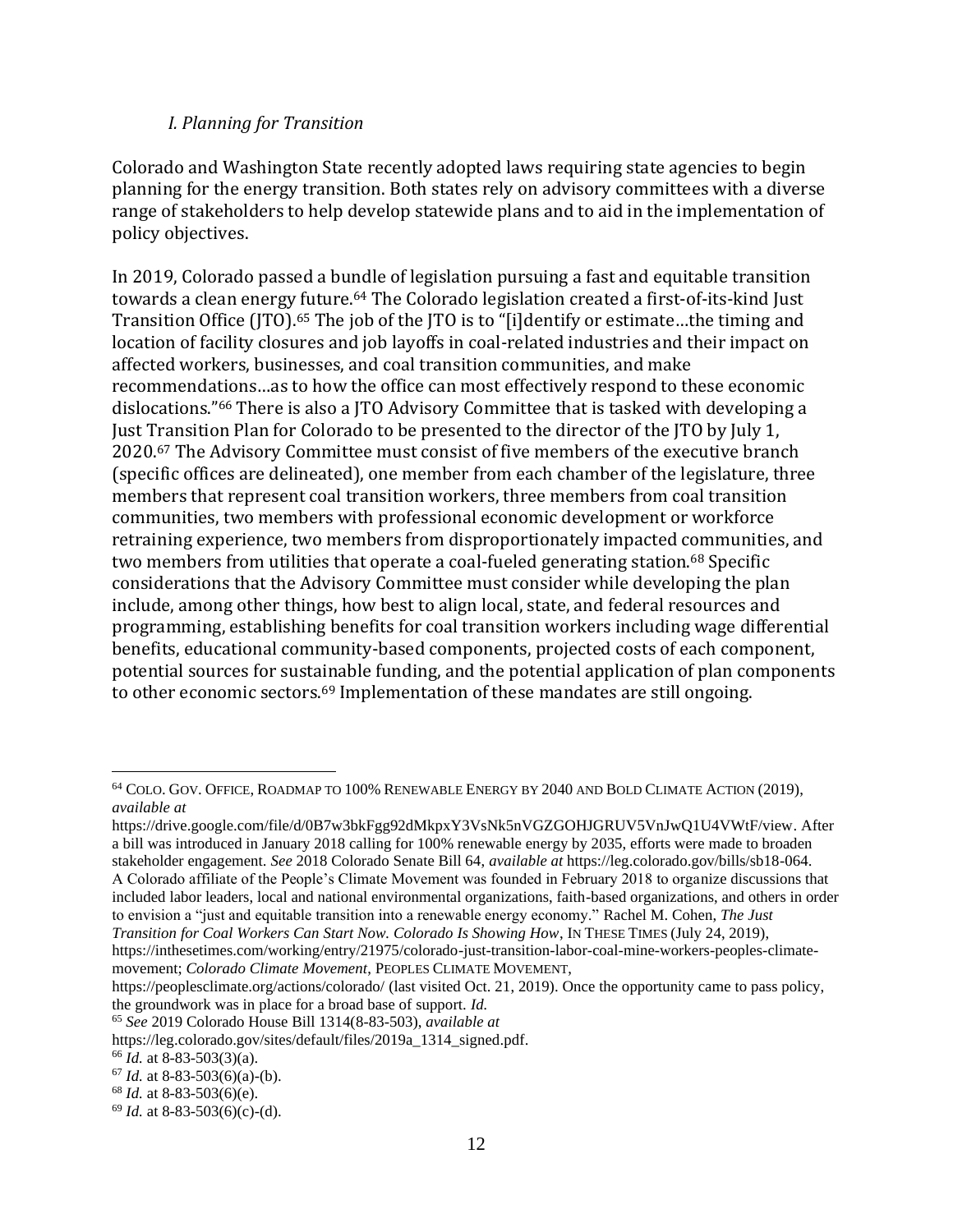In the event of an accelerated retirement of a coal-fueled generating facility, the utility must submit a workforce transition plan to the JTO and the affected community at least six months before the actual retirement and within 30 days of approval from the utility's regulating body.<sup>70</sup> While still a limited amount of time, this is intended to prevent sudden closure decisions and give communities an opportunity to begin planning for the economic impacts. <sup>71</sup> The workforce transition plan must include estimates of total workers employed (including those working in generation and delivery as well as contractors), the amount of positions to be retained versus eliminated, the number of the positions eliminated, estimates as to employees retiring or voluntarily leaving, employees transferred to other facilities, and employees being laid off. If there are plans for a replacement generation facility, estimates of workers transition from the old to new facility and jobs to be filled by contractors.<sup>72</sup> The requirements of this section largely mirror provisions within other legislation pertaining to the functioning of the Colorado Public Utilities Commission (CO PUC), detailed below, as such it does not apply if a utility has already submitted a workforce transition plan to the CO PUC.<sup>73</sup>

Colorado also implemented widespread changes to the functioning of the CO PUC and the considerations it must take into account.<sup>74</sup> Upon filing of an electrical resource plan in 2020 or later, qualifying utilities<sup>75</sup> must include a clean energy plan.<sup>76</sup> Among other things, if the "plan includes accelerated retirement of any existing generating facilities…[it] must include workforce transition and community assistance plans for utility workers impacted…and a plan to pay community assistance to any local government or school district" for the completion of voter-approved projects dependent on property tax revenues derived from the retiring facility.<sup>77</sup> The costs associated with these plans may be recovered by the utility, though no rate of return is allowed.<sup>78</sup> The requirements of the workforce transition plan, as filed within the utility's clean energy plan, are almost exactly the same as those discussed above, though in the case of replacement generation the "utility shall develop a training or apprenticeship program…for the maintenance and operation of any new combination generation and storage facility owned by the utility that does not emit carbon dioxide…."<sup>79</sup> This legislation also allows for the use of "CO-EI Bonds" to decrease the costs of accelerated retirement, as discussed further below.<sup>80</sup> The workforce transition requirements can also be found in complementary legislation.<sup>81</sup>

 $70$  *Id.* at 8-83-505(1).

<sup>71</sup> *See* Rachel M. Cohen, *supra* note 64.

<sup>72</sup> 2019 Colorado House Bill 1314, *supra* note 65, at 8-83-505(2).

<sup>73</sup> *Id.* at 8-83-505(3).

<sup>74</sup> *See generally* 2019 Colorado Senate Bill 236, *available at*

https://leg.colorado.gov/sites/default/files/2019a\_236\_signed.pdf.

<sup>75</sup> A utility that serves over 500,000 customers in Colorado, excluding municipalities. *Id.* at 40-2-125.5(2)(c)(I).

<sup>76</sup> *Id.* at 40-2-125.5(4)(a).

 $77$  *Id.* at 40-2-125.5(4)(a)(VII).

<sup>78</sup> *Id.*

<sup>79</sup> *Id.* at 40-2-125.5(4)(a)(VII)(D). However, a later section of the same legislation defining workforce transition planning does not contain this extra provision and precisely mirrors the language pertaining to the JTO. It also excludes not only municipalities but electric cooperatives as well. *Id.* at 40-2-133.

<sup>80</sup> *Id.* at Art. 41; *see* Discussion on CO-EI Bonds, *infra* footnotes 135-40.

<sup>81</sup> *See* 2019 Colorado House Bill 1313, *available at*

https://leg.colorado.gov/sites/default/files/documents/2019A/bills/2019a\_1313\_ren.pdf.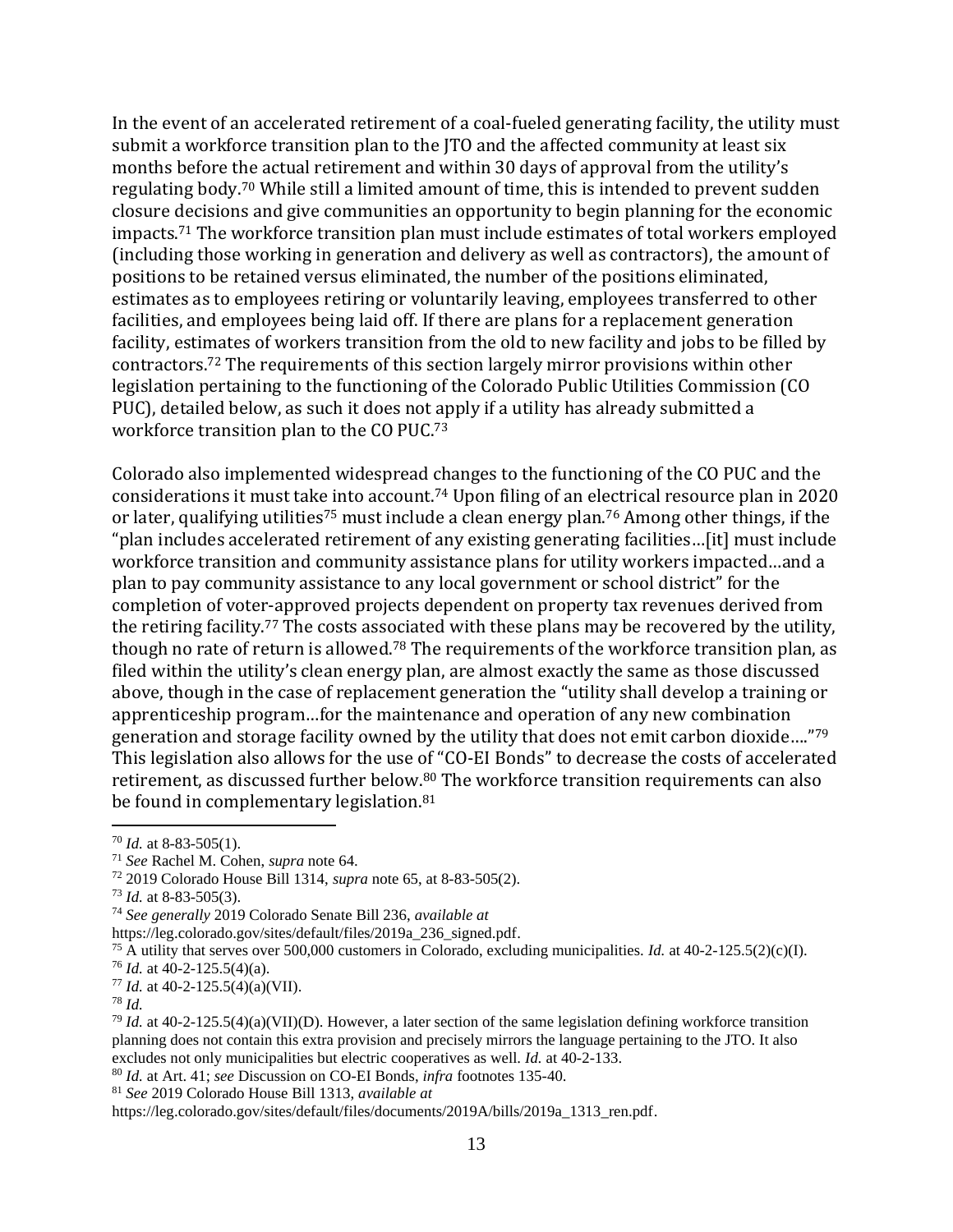The statute also establishes Colorado's greenhouse gas (GHG) reduction goals, <sup>82</sup> including specific directives for the air quality control commission while it promulgates and implements rules to achieve these goals. The commission must solicit input from stakeholders, including disproportionately impacted communities, large emission sources, and communities dependent on fossil fuel industries.<sup>83</sup> The commission must take into account include the benefits of compliance, cost of compliance, economic and job impacts and opportunities, the equitable distribution of benefits, opportunities to incentivize renewable energy development in disproportionately impacted and transitioning communities, and the potential to enhance community resiliency.<sup>84</sup> The statute also directs the air quality commission to consult with the CO PUC on the development of relevant utilities' clean energy plans with a goal of reducing GHG emissions from the electricity sector by 80% by 2030.<sup>85</sup>

There may be other streams of funding for the programs created by Colorado's new legislation, such as savings from the use of CO-EI bonds.<sup>86</sup> However, further funding will be necessary to achieve these goals. In particular, the statute states that sustainable sources of funding<sup>87</sup> are preferred rather than one-off appropriations or fees.<sup>88</sup>

Washington legislators recently adopted legislation with some provisions that are comparable to those Colorado is in the process of implementing, except they are all contained in one bill.<sup>89</sup> This law calls for the state to eliminate the use of coal for power generation<sup>90</sup> and requires the state's electricity sector to be carbon neutral by 2030 and carbon free by 2045.<sup>91</sup> While pursuing these goals "the state must prioritize the maximization of family wage job creation, [and] seek to ensure that all customers are benefiting from the transition to a clean energy economy…."<sup>92</sup> The law identifies electric utilities as important to this transition and empowers the Washington Utilities and

<sup>82</sup> They are a 26% reduction by 2025, 50% by 2030, and 90% by 2050. 2019 Colorado House Bill 1261, 25-7- 102(2)(g), *available at* https://leg.colorado.gov/sites/default/files/2019a\_1261\_signed.pdf.

<sup>83</sup> *Id.* at 25-7-105(1)(e)(IV).

<sup>84</sup> *Id.* at 25-7-105(1)(e)(VI).

<sup>85</sup> *Id.* at 25-7-105(1)(e)(VIII)

<sup>86</sup> *See* Discussion on CO-EI Bonds, *infra* footnotes 135-40.

 $87$  These may include dedicated funding from the general budget, fees collected by instituting a carbon cap or tax, increasing the tax on gasoline, or introducing a coal severance fee—though any taxes should control for effects on disproportionately impacted communities. This may in effect be accomplished through sufficient endowment or fund financing, which may involve one-time payments.

<sup>88</sup> *See* 2019 Colorado House Bill 1314, *supra* note 65, at 8-83-503(6)(c)-(d).

<sup>89</sup> *See* 2019 Washington Senate Bill 5116, *available at* http://lawfilesext.leg.wa.gov/biennium/2019-

<sup>20/</sup>Pdf/Bills/Session%20Laws/Senate/5116-S2.SL.pdf#page=1.

<sup>&</sup>lt;sup>90</sup> Each utility must eliminate the use of coal-fired generation resources from its portfolio serving Washington State by the end of 2025. *Id.* at § 3(1)(a). Though accelerated depreciation must be approved by regulators to facilitate in meeting these requirements. *Id.* at § 3(2).

<sup>&</sup>lt;sup>91</sup> *Id.* at § 1(2). Up to 20% of these obligations (until the end of 2044) may be met through the payment of an administrative fee, the acquisition of renewable energy credits, or by investing in energy transformation projects (which is defined broadly to include many energy conservation or efficiency resources and efforts as well as building electric transportation infrastructure and developing renewable natural gas projects.) *Id.* at § 2(18), 4(1)(b), 4(2).

<sup>92</sup> *Id.*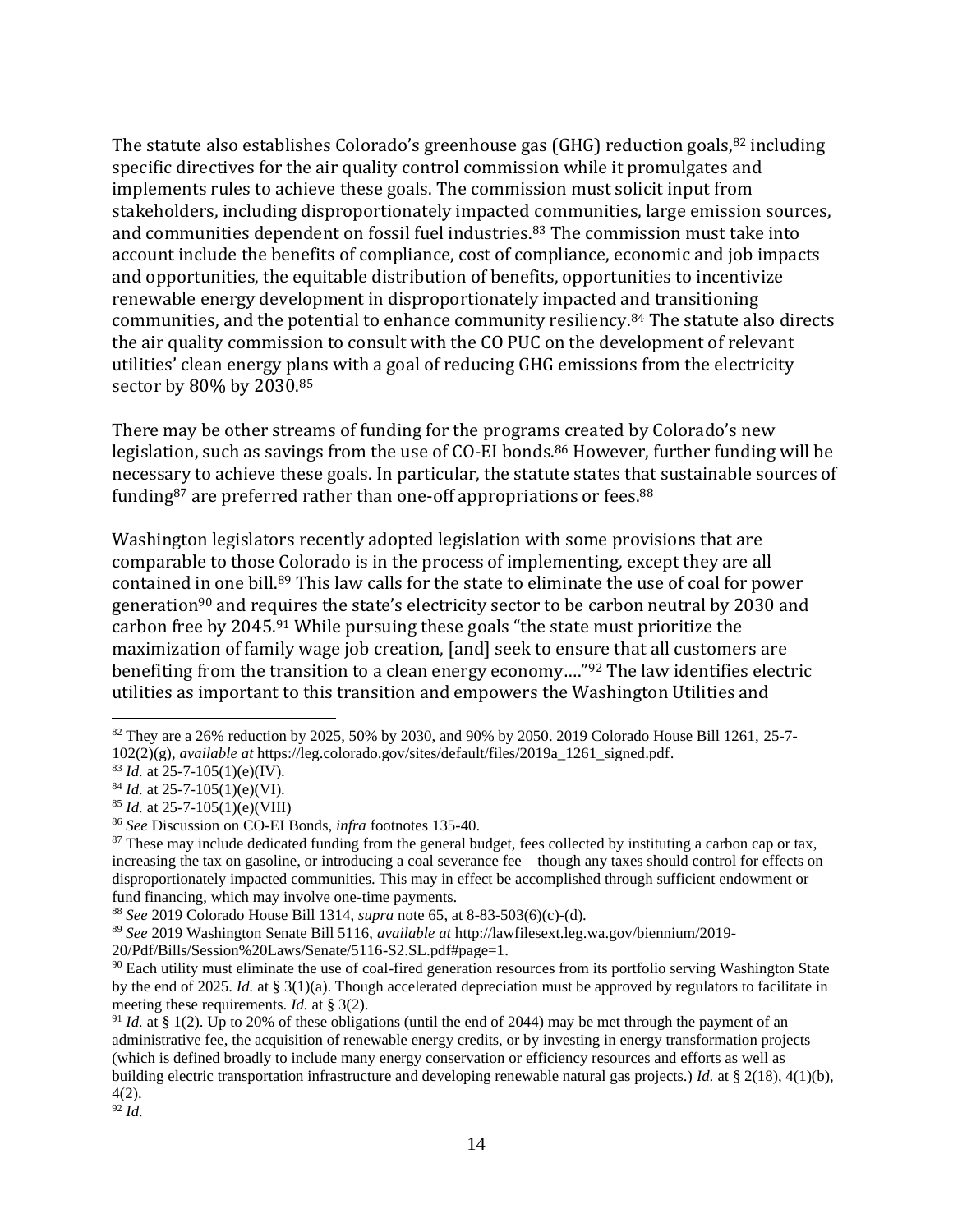Transportation Commission (Wash UTC) to utilize "flexible regulatory mechanisms where appropriate to achieve fair, just, reasonable, and sufficient rates and its public interest objectives."<sup>93</sup> The law defines the public interest to include the equitable distribution of benefits with specific emphasis on the protection of vulnerable populations and highly impacted communities.<sup>94</sup> If utilities fail to meet clean energy requirements, and an extension has not been granted by the Wash UTC, they must pay an administrative penalty to the state for use in the low-income weatherization and structural rehabilitation assistance account.<sup>95</sup>

The Washington statute also provides for the creation of a state energy strategy advisory committee to aid in the implementation of the requirements discussed above. Membership on this committee is detailed and includes representatives from varying types of utilities, <sup>96</sup> various types of energy consumers,<sup>97</sup> clean energy businesses, labor unions, civic and environmental organizations, and various members of government from both the executive and legislative branches.<sup>98</sup> There is also an energy and climate policy advisory committee consisting of, "at minimum, representatives of each the state's public four-year institutions of higher education, the Pacific Northwest National Laboratory, and the Washington state institute for public policy."<sup>99</sup>

#### *II. Developing Fund-Based Approaches*

Fund-based approaches are a common strategy to promote economic development, and some states are creating new funds to help communities adjust to job losses resulting from the transitioning energy economy. Sometimes funds are created as the result of litigation, while legislation-based proposals may be found within self-contained bills or as part of broader legislative packages. There are varying levels of detail as to the actual administration of these funds. Below are some recent examples of how transition funds within the energy sector are being implemented.

In Illinois, a proposed settlement would see the E.D. Edwards power plant shuttered by the end of 2022 while providing \$8.6 million in funds for workforce development strategies as well as public health and environmental projects.<sup>100</sup> The plant currently employs over 70

<sup>93</sup> Such as, but not limited to, performance and incentive-based regulation and multiyear rate plans. *Id*. at § 1(5), 20.  $94$  *Id.* at § 1(6).

<sup>95</sup> *Id.* at § 9(1)-(8).

<sup>&</sup>lt;sup>96</sup> Including one each for investor-owned electricity and gas utilities, gas pipeline utilities, municipally owned utilities, electric cooperatives, and public utility districts. *Id.* at  $\S$  22(1)(a)-(e).

<sup>&</sup>lt;sup>97</sup> Including one seat each for industrial, commercial, and agricultural consumers as well as a representative each from the association of Washington cities, the association of Washington counties, Washington Indian Tribes. *Id.* at  $$22(1)(f)-(m).$ 

<sup>98</sup> *Id.* at § 22(1).

<sup>99</sup> *Id.* at § 23.

<sup>&</sup>lt;sup>100</sup> The U.S. Department of Justice and EPA still needs to approve the settlement before it must also be approved by U.S. District Judge Joe Billy McDade. Chris Kaergard, *Agreement could Shutter Edwards Coal Plant in 2022*, PEORIA JOURNAL STAR (Sept. 16, 2019), https://www.pjstar.com/news/20190916/agreement-could-shutter-edwardscoal-plant-in-2022.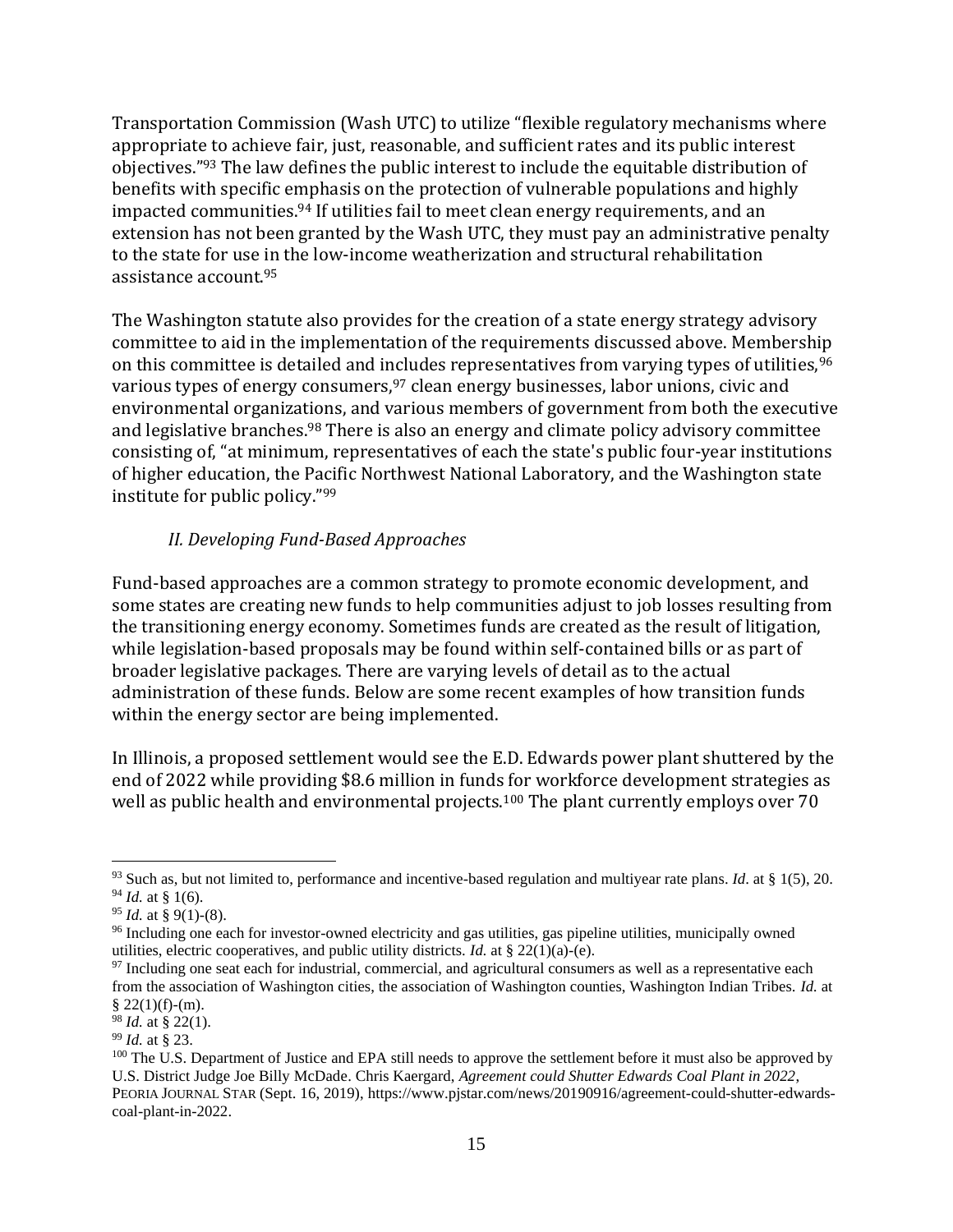people and is impacting the air quality of nearby low-income and minority communities.<sup>101</sup> If approved, the settlement money will be spent on encouraging local clean energy development, education and job training programs, and lowering electricity bills.<sup>102</sup> This settlement resolved a six year lawsuit brought by local and national environmental groups, and provided the basis for transition funding.<sup>103</sup> However, Vistra Energy (owner of E.D. Edwards) previously announced plans to close four other coal power plants in southern Illinois without providing transition funding $104$ —showing the limitations of this approach long-term. These closures are expected to lead to the termination of 300 employees.<sup>105</sup>

Montana enacted two statutes in 2019 that may help provide funding during transition periods. Senate Bill 191 allows county governments to set aside revenues received from coal-related activities into a county coal trust fund.<sup>106</sup> These funds may be used "to pay for outstanding capital projects;" provide "assistance to existing business for retention and expansion or to assist new business; attract new industry to the impact area; provide cash incentives for expanding the employment base;" or "provide grants or loans to other local government jurisdictions to assist with impacts…."<sup>107</sup> However, the funds may not be disbursed until coal-related activities have permanently ceased or coal-related employment is less than 75% from the average over the preceding five years.<sup>108</sup> Senate Bill 201 requires companies that hold coal mining permits to post bonds sufficient to cover employee pension programs in the event of bankruptcy or reorganization.<sup>109</sup> This bill takes on particular importance within the context of recent bankruptcies affecting the Powder River Basin region, an area that includes portions of both Wyoming and Montana.<sup>110</sup>

Illinois passed the Future Energy Jobs Act in 2016. <sup>111</sup> Two potentially impactful provisions create new funding for job creation and retraining: the Solar for All program and utility job training programs. The Solar for All program seeks to engage and serve low-income and environmental justice communities as the state continues to build out renewable energy

<sup>101</sup> *Id.*

<sup>102</sup> Darrell Proctor, *Vistra Will Close Another Illinois Coal Plant*, POWER (Sept. 16, 2019),

https://www.powermag.com/vistra-will-close-another-illinois-coal-plant/ (quoting Ryan Hidden, Sierra Club); Tim Shelley, *Edwards Coal Plant Will Close in 2022, Under Proposed Settlement***,** PEORIA PUB. RADIO (Sept. 16, 2019), https://www.peoriapublicradio.org/post/edwards-coal-plant-will-close-2022-under-proposed-settlement#stream/0.  $^{103}$ *Id.* 

<sup>104</sup> Michael Hawthorne, *Another Illinois coal plant is closing—the fifth announced in a month*, CHI. TRIB. (Sept. 16, 2019), https://www.chicagotribune.com/news/environment/ct-illinois-coal-plant-closing-20190916- 3ql3ch4c3vhmfcnzniot5z2zt4-story.html.

<sup>105</sup> Michael Hawthorne, *A Texas company is closing 4 Illinois Coal Plants but Plans to Keep Some of Its Dirtiest Units Running*, CHI. TRIB. (Aug. 22, 2019), https://www.chicagotribune.com/news/environment/ct-illinois-coalplant-shutdowns-20190822-5m5icfssrbdldgrggp6rd65brm-story.html.

<sup>106</sup> 2019 Montana Senate Bill 191, *available at* https://leg.mt.gov/bills/2019/billpdf/SB0191.pdf.

 $107$  *Id.* at § 1(3)(a)-(f).

 $108$  *Id.* at § 1(2)(a)-(b).

<sup>109</sup> 2019 Montana Senate Bill 201, *available at* https://leg.mt.gov/bills/2019/billpdf/SB0201.pdf.

<sup>110</sup> *Wyoming, Montana Bankruptcy Sale of Coal Mines OK'd by Judge*, AP (Aug. 19, 2019),

https://www.apnews.com/222c39b3fa434b499336f6c79fc2d8fc.

<sup>111</sup> *See* 2016 Illinois Senate Bill 2814, *available at*

http://www.ilga.gov/legislation/99/SB/PDF/09900SB2814enr.pdf.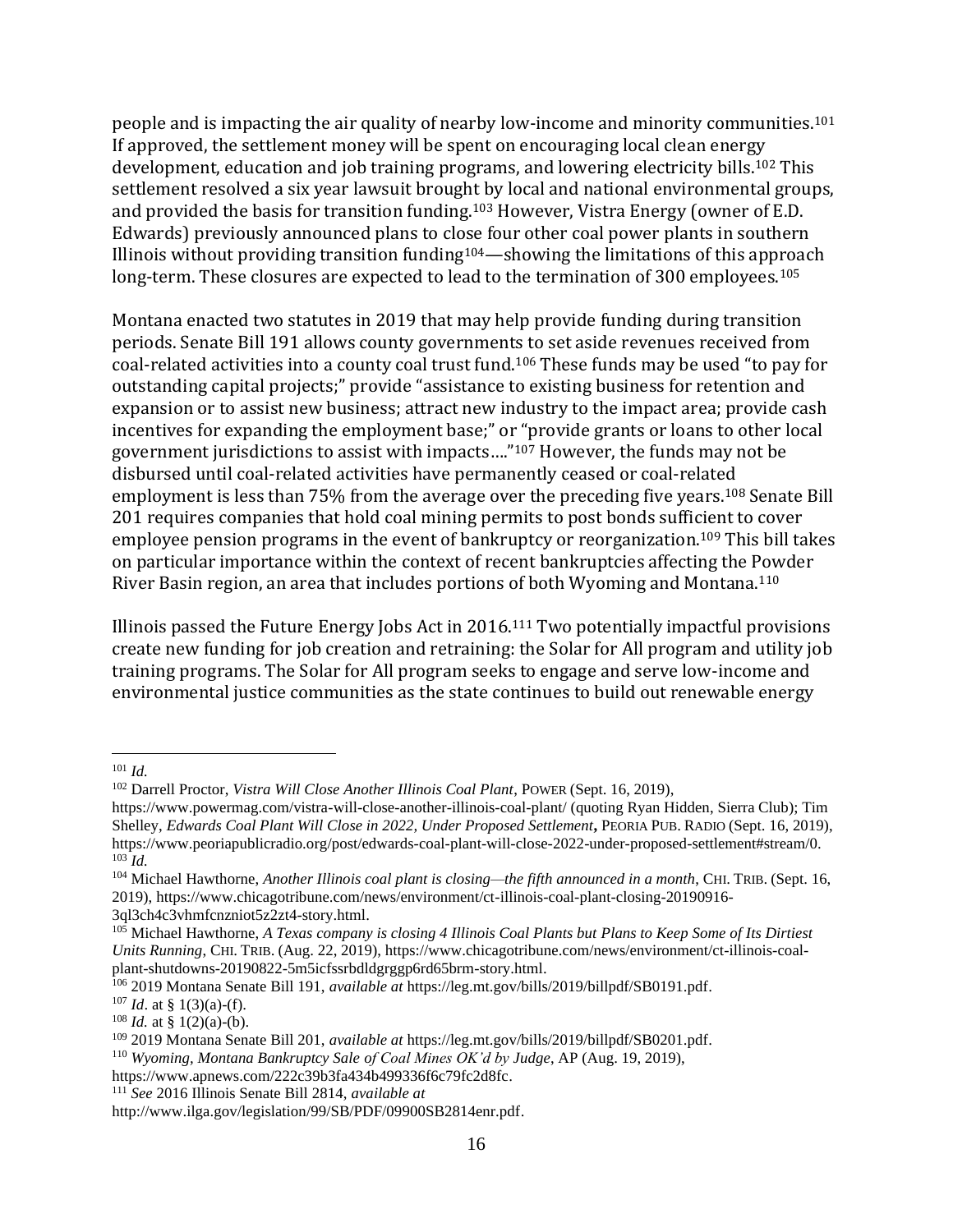resources.<sup>112</sup> Funding is sourced through the Illinois Power Agency Renewable Energy Resources Fund (\$20 million) and the REPS Fund (5% per year or \$10 million, whichever is greater).<sup>113</sup> Specific incentives offered under the Solar for All Program include a lowincome distributed generation incentive, low-income community solar incentive, incentives for non-profits and public facilities, and low-income community solar pilot projects.<sup>114</sup> If possible, projects should be connected to utility job training programs described below.<sup>115</sup>

The Illinois Future Energy Jobs Act also requires each utility serving over three million customers to pay \$10 million into a variety of training programs three separate times over nine years (payments are due in 2017, 2021, and 2025).<sup>116</sup> Required programs include: \$3 million for a solar training pipeline program with a goal of 50% participation from environmental justice communities, \$3 million for a craft apprenticeship program, and \$4 million for multi-cultural jobs programs with designated outlays for nonprofit organizations performing specific works in their communities.<sup>117</sup>

New Mexico adopted the Energy Transition Act (ETA) in March of 2019.<sup>118</sup> The ETA allows utilities to use bonds to securitize generating facilities they wish to close early, greatly decreasing financing costs in the process, while also requiring both that a portion of the savings be paid to help affected communities with the transition and that a portion of new generation be sited near the closing facility.<sup>119</sup> Once the utility receives the bond proceeds they are required to transfer, as a percentage of the total amount of energy transition bonds financed, 1.65% "to the economic development department for deposit in the Energy Transition Economic Development Assistance Fund" (EDAF) and 3.85% "to the workforce solutions department for deposit in the Energy Transition Displaced Worker Assistance Fund" (DWAF).<sup>120</sup> The EDAF aims to help affected communities diversify their economies by promoting economic development opportunities not related to fossil fuels, while the DWAF focuses on the "displaced workers in an affected community."<sup>121</sup> The implementation and administration of each fund mirrors the other, with the economic development department charged with developing an economic diversification and development plan and the workforce solutions department tasked with creating a displaced worker development plan.<sup>122</sup> Each must develop a public planning process that

https://www.governor.state.nm.us/2019/03/22/governor-signs-landmark-energy-legislation-establishing-newmexico-as-a-national-leader-in-renewable-transition-efforts/.

<sup>112</sup> *Id.* at § 1-56; *see also* Kari Lydersen, *Solar for All: Illinois Incentive Program Aims to Make Solar More Accessible*, ENERGY NEWS NETWORK (May 24, 2019), https://energynews.us/2019/05/24/midwest/solar-for-allillinois-incentive-program-aims-to-make-solar-more-accessible/.

<sup>&</sup>lt;sup>113</sup> *Id.* These funds were created before the Future Energy Jobs Act was passed.

<sup>114</sup> 2016 Illinois Senate Bill 2814, *supra* note 111, at § 1-56(b)(2)(A)-(D).

<sup>&</sup>lt;sup>115</sup> *Id.* at § 1-56(b)(2).

<sup>116</sup> *Id.* at § 16-108.12.

<sup>&</sup>lt;sup>117</sup> *Id.* at § 16-108.12(a)(1)-(3).

<sup>&</sup>lt;sup>118</sup> Press Release, NM Office of the Governor, Governor signs landmark energy legislation, establishing New Mexico as a national leader in renewable transition efforts (Mar. 22, 2019), *available at*

<sup>119</sup> *See* 2019 New Mexico Senate Bill 489, *available at*

https://www.nmlegis.gov/Sessions/19%20Regular/bills/senate/SB0489.pdf.

 $120$  *Id.* at § 16(G)(1)-(2).

 $121$  *Id.* at § 16(A)-(F).

 $122$  *Id.* at § 16(C), (F).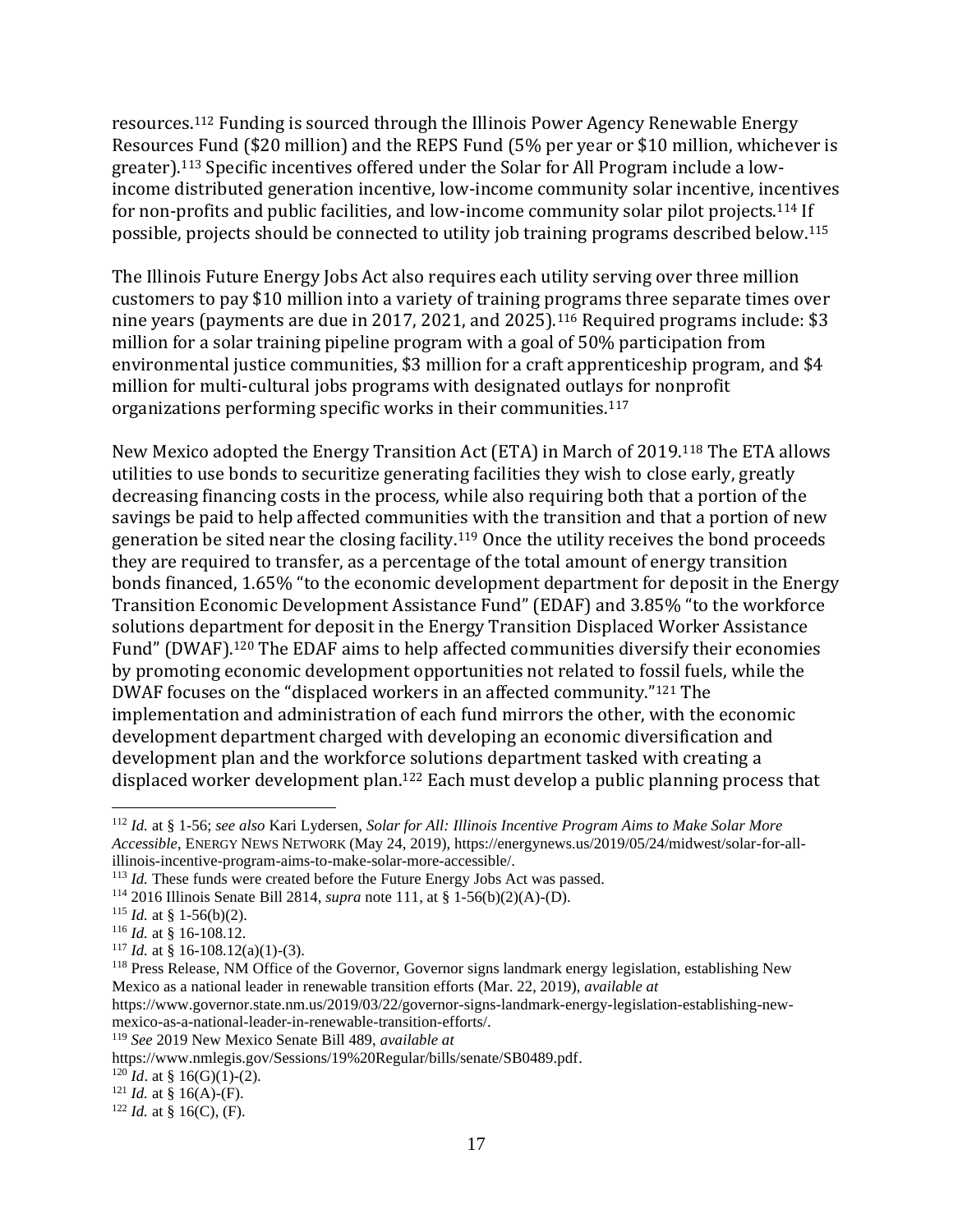includes no fewer than three public meetings in the affected community.<sup>123</sup> Disbursement from the EDAF may go to an organization with an approved economic development program, an employer to aid in the hiring of displaced workers, or to a municipality, county, or Indian nation, pueblo, or tribe for economic development programing.<sup>124</sup> Expenditures from the DWAF may be used to assist employers of displaced workers, be used by the workforce solutions department either to provide assistance to displaced workers through a program or aid displaced workers in enrolling in certified apprenticeship programs, or be paid to a municipality, county, or Indian nation, pueblo, or tribe for job training or apprenticeship programs or to support programs promoting economic development in the affected community.<sup>125</sup>

Implementation of the ETA continues to be controversial. The Public Service Co. of New Mexico (PNM) filed for early closure of the San Juan Generating Facility in its 2017 IRP,<sup>126</sup> which was approved by the New Mexico Public Regulation Commission (NM PRC) in December 2018.<sup>127</sup> The San Juan plant and related mining operations employ around 440 workers and provide about \$3.2 million in property taxes yearly.<sup>128</sup> The New Mexico legislature and governor passed the ETA in order to, among other reasons, allow securitization of the San Juan plant and allow PNM to use around \$40 million of the savings for transition funding.<sup>129</sup> However, the city of Farmington, a minority owner of San Juan and the closest municipality, would rather pursue a carbon capture and sequestration proposal—though state lawmakers passed the ETA while expressing doubts about the efficacy of that plan.<sup>130</sup> In July the NM PRC voted to bifurcate the San Juan proceedings (between abandonment and replacement) in an apparent attempt to circumvent the ETA.<sup>131</sup> This has prompted both the governor and legislature to take actions towards reforming the structure of the NM PRC itself.<sup>132</sup> While the future of San Juan remains unclear, it is the position of PNM that the ETA applies to both bifurcated cases and they are moving forward with replacement proposals.<sup>133</sup> PNM's preferred proposal would see the

<sup>128</sup> PNM, WELCOME TO THE PNM STAKEHOLDER MEETING: POWER POINT (2019), *available at*  https://www.pnmforwardtogether.com/assets/uploads/PNM-Stakeholder-Outreach-July-18-2019.pdf.

<sup>123</sup> *Id.*

 $124$  *Id.* at § 16(C).

 $125$  *Id.* at § 16(F).

<sup>126</sup> *See* PNM, INTEGRATED RESOURCE PLAN: PUBLIC COMMENT DRAFT (Apr. 2017), *available at*  https://www.pnm.com/documents/396023/3306887/IRP+April+Public+Comment+Draft/00d6e2d1-7df2-424c-9dc1 a61c900e7104.

<sup>127</sup> Hanna Grover, *PRC accepts PNM's integrated resource plan over county's protests*, FARMINGTON DAILY TIMES (Dec. 19, 2018), https://www.daily-times.com/story/news/2018/12/19/county-official-prc-decision-brings-areacloser-power-plant-closure/2364551002/.

<sup>129</sup> Catherine Morehouse, *New Mexico regulators attempt to bypass San Juan securitization, to PNM's surprise*,

UTILITY DIVE (July 12, 2019), https://www.utilitydive.com/news/new-mexico-regulators-attempt-to-bypass-sanjuan-securitization-to-pnms-s/558641/.

<sup>130</sup> Darrell Proctor, *Carbon Capture Proposed to Save New Mexico Coal Plant*, POWER (Mar. 3, 2019),

https://www.powermag.com/carbon-capture-proposed-to-save-new-mexico-coal-plant/.

<sup>131</sup> *New Mexico regulators attempt to bypass San Juan securitization*, *supra* note 129.

<sup>&</sup>lt;sup>132</sup> Catherine Morehouse, *New Mexico governor wants to upend PRC as regulators skirt clean energy law*, UTILITY DIVE (Aug. 8, 2019), https://www.utilitydive.com/news/new-mexico-governor-wants-to-upend-prc-as-regulatorsskirt-clean-energy-law/560467/.

<sup>&</sup>lt;sup>133</sup> WELCOME TO THE PNM STAKEHOLDER MEETING: POWER POINT, *supra* note 128, at 12.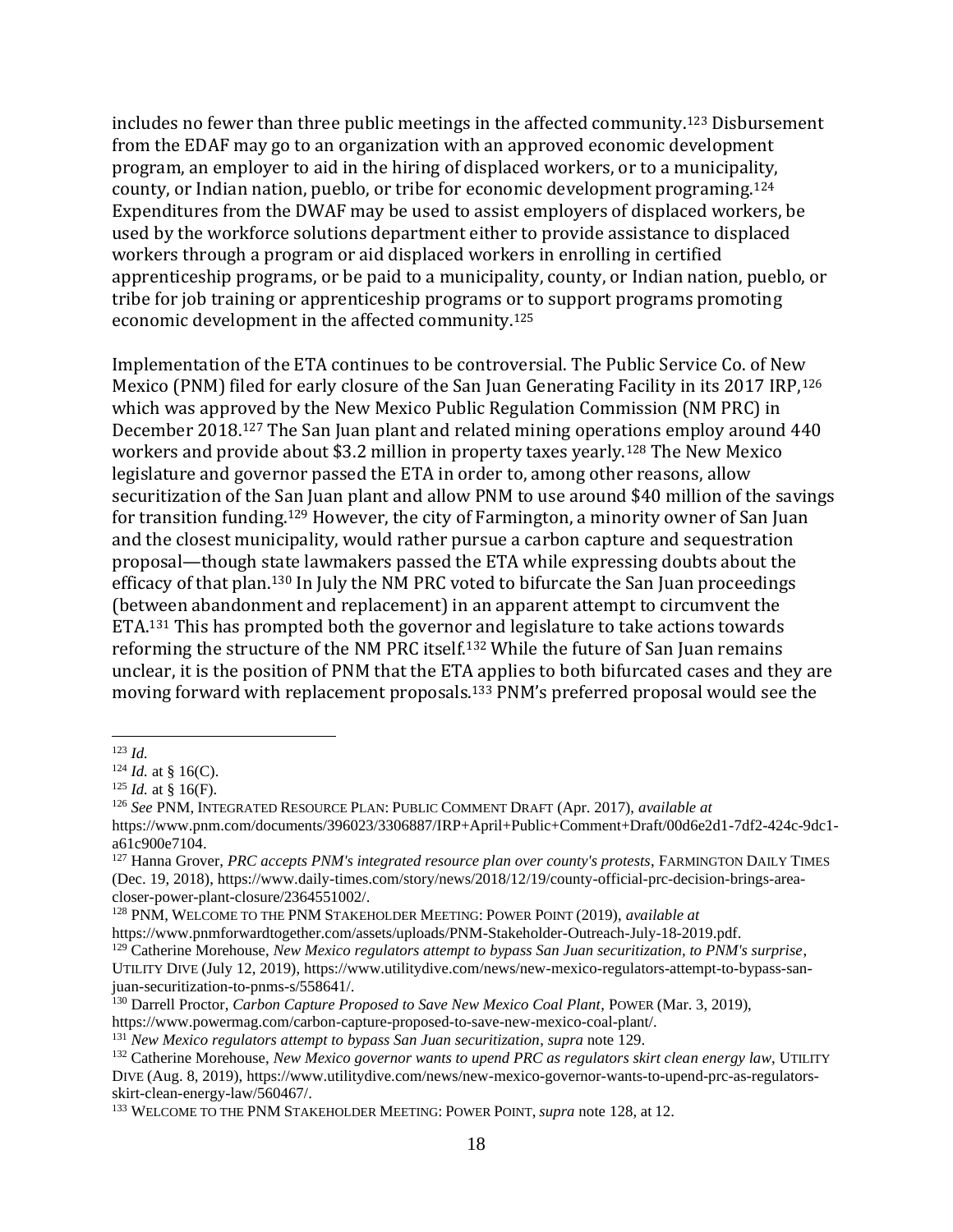development of a 280 MW natural gas power plant as well as 370 MW of solar and 60 MW of battery storage (among 3 projects) within 100 miles of the San Juan plant.<sup>134</sup> The siting of replacement resources is also discussed within the ETA, as explored further below.

Colorado's legislation allows for the use of "CO-EI bonds" to decrease the costs of accelerated retirement—a mechanism similar to that included in New Mexico's ETA. The use of these bonds is at the filing utility's discretion.<sup>135</sup> If a utility chooses to securitize the closure of a facility using CO-EI bonds, the CO PUC's review of the proposal must follow numerous steps to ensure the process is in the public's interest, including a couple considerations for the benefit of the communities affected by the proposed closure.<sup>136</sup> If energy assistance funds are included in the issuance of the bonds, the CO PUC may designate a third party to receive the funds and "to administer transition assistance on behalf of displaced workers and affected communities…," which must occur by the time the facility ends operations.<sup>137</sup> If a local government or school board is funding a project through property taxes that would be affected by closure, and voters approved the project beforehand, the CO PUC's order must include the provision of funds equal to those expected from pre-closure taxes.<sup>138</sup> However, as an incentive to build new generation in the same community, these payments are reduced by the amount of "property tax…derived from new electric infrastructure."<sup>139</sup> Finally, the CO PUC is allowed to enforce any other conditions it finds are needed in order to "promote the public interest."<sup>140</sup>

# *III. Establishing Requirements for New Resources*

States are taking many approaches to job creation within their borders, with some explicitly tied to replacing jobs lost during the transition to alternative energy generation sources. The examples below highlight the diversity of approaches, ranging from focusing on the development of new energy resources to employment requirements for new energy infrastructure to tax incentives for employers to hire local. Many of the programs are new or are still developing, so their efficacy remains untested and may ultimately depend on choices made during implementation.

New Mexico's ETA requires utilities that abandon a qualifying facility to file for competitive procurement of replacement resources within one year thereafter.<sup>141</sup> Replacement resources are defined as up to 450 MW "of nameplate capacity identified by the qualifying utility as replacement for a qualifying generating facility."<sup>142</sup> The utility score submitted proposals based on "cost, economic development opportunity and ability to provide jobs with comparable pay and benefits to those lost," The law creates a preference for proposals

<sup>139</sup> *Id.*

<sup>134</sup> *Id.*

<sup>135</sup> 2019 Colorado Senate Bill 236, *supra* note 74, at Art. 41.

<sup>136</sup> *Id.* at § 40-41-104.

 $137$  *Id.* at § 40-41-104(2)(1)(II).

<sup>138</sup> *Id.* at § 40-41-104(5).

 $140$  *Id.* at § 40-41-104(6).

<sup>141</sup> 2019 New Mexico Senate Bill 489, *supra* note 119, at § 3(A).

 $^{142}$  *Id.* at § 3(F).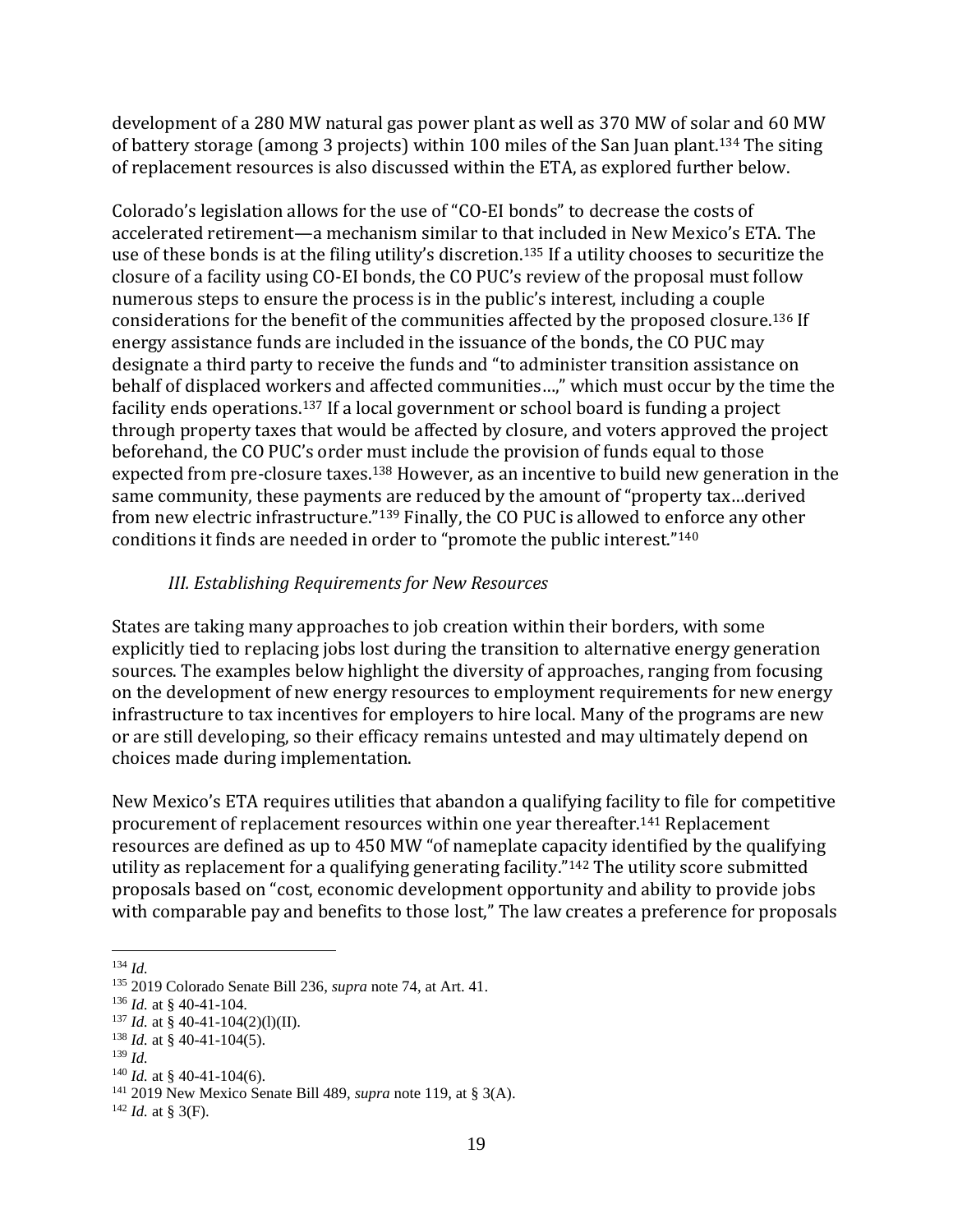that have low environmental impacts, that have high capital cost to fuel cost ratios, that may reduce the costs of reclamation and/or use former mining areas, and that prioritize the use of New Mexico workers.<sup>143</sup>

Illinois legislators introduced two bills in 2019 that would focus on developing new energy generation resources and job creation in communities affected by fossil-fuel related closures. Both have since stalled, but they offer additional models for the use of energy transition funds. The Coal to Solar and Energy Storage Act would incentivize the development of renewable resources at sites of former coal generation facilities.<sup>144</sup> The Clean Energy Jobs Act is a more comprehensive approach to incentivizing renewable energy generation, energy storage, demand side reduction (including developing time-ofuse rates), and transportation electrification.<sup>145</sup> This bill would create "Clean Energy Workforce Hubs" targeting low-income communities and former fossil fuel workers as well as quadruple the size of the Solar for All program outlined above.<sup>146</sup>

Illinois' Future Energy Jobs Act includes three sections aimed at expanding equitable employment in the energy sector: the aforementioned Solar for All and utility payments for training programs,<sup>147</sup> as well as explicit requirements for infrastructure investment and modernization, including employment requirements.<sup>148</sup> Each participating utility must create 2,000 full-time equivalent jobs, or 450 jobs if the utility is a "combination utility" (supplying both gas and electricity), during the program's peak investment year.<sup>149</sup> Project specific investment details are also included within this section.<sup>150</sup> For each full-time equivalent the Illinois Commerce Commission finds the participating utility in deficiency, the utility is required to pay \$6,000 to a training grant fund administered by the Department of Commerce and Economic Opportunity Law.<sup>151</sup>

Another requirement from Colorado's suit of legislation regards electric vehicle infrastructure. It mandates that all work done on the customer side of the utility meter to be done by licensed electricians,<sup>152</sup> which ensures labor a role in the process. For electric vehicle charging stations owned by utilities, employees or contractors must have access to an apprenticeship program.<sup>153</sup>

 $^{143}$  *Id.* at § 3(A)-(C).

<sup>144</sup> 2019 Illinois House Bill 2713, *available at*

http://www.ilga.gov/legislation/billstatus.asp?DocNum=2713&GAID=15&GA=101&DocTypeID=HB&LegID=118 938&SessionID=108.

<sup>145</sup> 2019 Illinois Senate Bill 2132, *available at*

http://www.ilga.gov/legislation/billstatus.asp?DocNum=2132&GAID=15&GA=101&DocTypeID=SB&LegID=120 304&SessionID=108; *see also What is the Clean Energy Jobs Act?*, CITIZENS UTILITY BOARD,

https://www.citizensutilityboard.org/clean-energy-jobs-act/ (last visited Oct. 21, 2019).

<sup>146</sup> *Id.*

<sup>147</sup> *See supra* footnotes 111-17.

<sup>148</sup> 2016 Illinois Senate Bill 2814, *supra* note 111, at § 16-108.5.

<sup>149</sup> *Id.*

<sup>150</sup> *See id.*

<sup>151</sup> *Id.*

<sup>152</sup> 2019 Colorado Senate Bill 77, 40-5-107(3)(a), *available at*

https://leg.colorado.gov/sites/default/files/2019a\_077\_signed.pdf.

 $153$  *Id.* at 40-5-107(3)(b).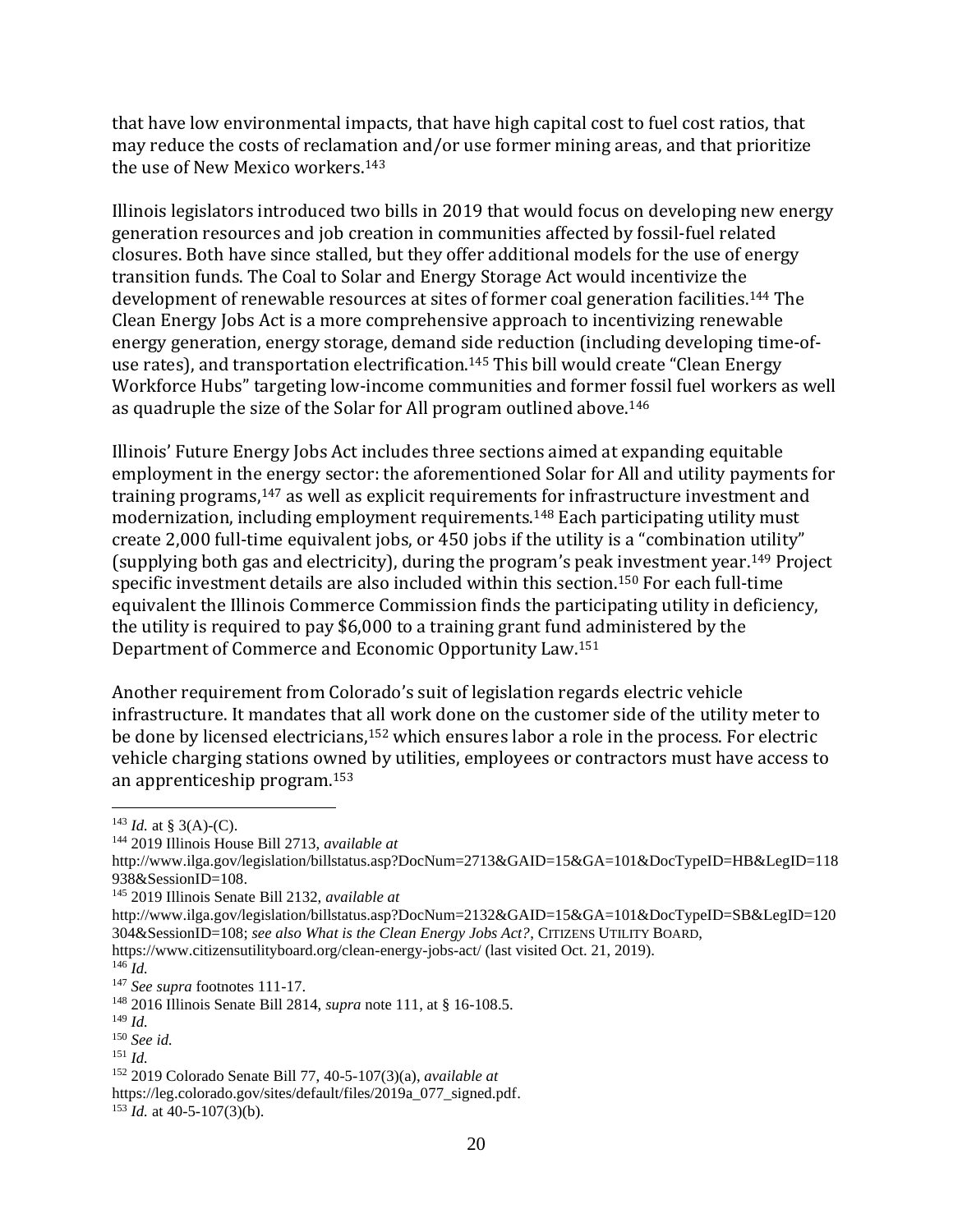The changes to CO PUC considerations, as discussed above, include expanding the use of "best value employment metrics" to all decisions involving electric resource acquisitions.<sup>154</sup> The CO PUC must also consider the "positive impacts on the long-term economic viability of Colorado communities."<sup>155</sup> The "best value employment metrics" include the availability of apprenticeship programs, use of Colorado labor compared to outside labor, long term career opportunities, and the provision of industry-standard wages, healthcare, and pension benefits.<sup>156</sup> For new facilities that do not emit carbon dioxide, both utility employees and contractors must have access to a registered apprenticeship program.<sup>157</sup> The CO PUC is allowed to waive these requirements if the utility enters into a project labor agreement for construction or expansion of a facility.<sup>158</sup> These "best value employment metrics" are also found within complementary legislation.<sup>159</sup>

The Connecticut Department of Energy and Environmental Protection's (DEEP) recently solicited proposals for offshore wind development projects, and the criteria DEEP will use to evaluate the proposals share some similarities to those used in Colorado's "best value employment metrics."<sup>160</sup> DEEP will evaluate each proposal using a 100-point scale with 75 points allowed to quantitative factors and 25 for qualitative.<sup>161</sup> While the quantitative considerations focus on the economic benefits of the proposals, both direct and indirect, the qualitative metrics include plans for the use of skilled labor, impacts on Connecticut's economic development, and plans and practices to avoid or minimize potential damages to wildlife and natural resources as well as other industries dependent on those resources such as commercial fishing<sup>162</sup>—this includes a requirement for an environmental and fisheries mitigation plan developed through a stakeholder engagement process.<sup>163</sup>

Tax policies may provide another way to incentivize development that benefits transitioning communities. The State of Washington created a tiered tax incentive structure for the remittance of state and local taxes during the purchase of new generating facilities.<sup>164</sup> A 50% tax remittance is allowed if the Washington Department of Labor and Industries (Wash DLI) certifies that a project includes "procurement from and contracts with women, minority, or veteran-owned businesses; procurement from and contracts with entities that have a history of complying with federal and state wage and hour laws

<sup>154</sup> 2019 Colorado Senate Bill 236, *supra* note 74, at 40-2-129(1)(a).

<sup>155</sup> *Id.*

<sup>156</sup> *Id.*

<sup>157</sup> *Id.* at 40-2-129(2).

<sup>158</sup> *Id.* at 40-2-129(1)(c).

<sup>159</sup> *See* 2019 Colorado House Bill 1313, *supra* note 81.

<sup>160</sup> Such as the use of skilled labor and potential impacts on economic development. *See id.* at 40-2-129(1)(a); CONN. DEPT. OF ENERGY & ENVTL. PROT., NOTICE OF REQUEST FOR PROPOSALS FOR OFFSHORE WIND FACILITIES 19 (2019), *available at* 

http://www.dpuc.state.ct.us/DEEPEnergy.nsf/c6c6d525f7cdd1168525797d0047c5bf/ccf12ec6cdf19ca78525845800 72434d/\$FILE/2019.08.16\_Final.OSW.RFP.pdf.

<sup>161</sup> *Id.* at pg. 19.

<sup>162</sup> *Id.* at pp. 19-20.

<sup>163</sup> *Id.* at pg. 17.

<sup>&</sup>lt;sup>164</sup> This incentive structure only applies to projects built between 2020 and the end of 2029. 2019 Washington Senate Bill 5116, *supra* note 89, at § 18(1)(d).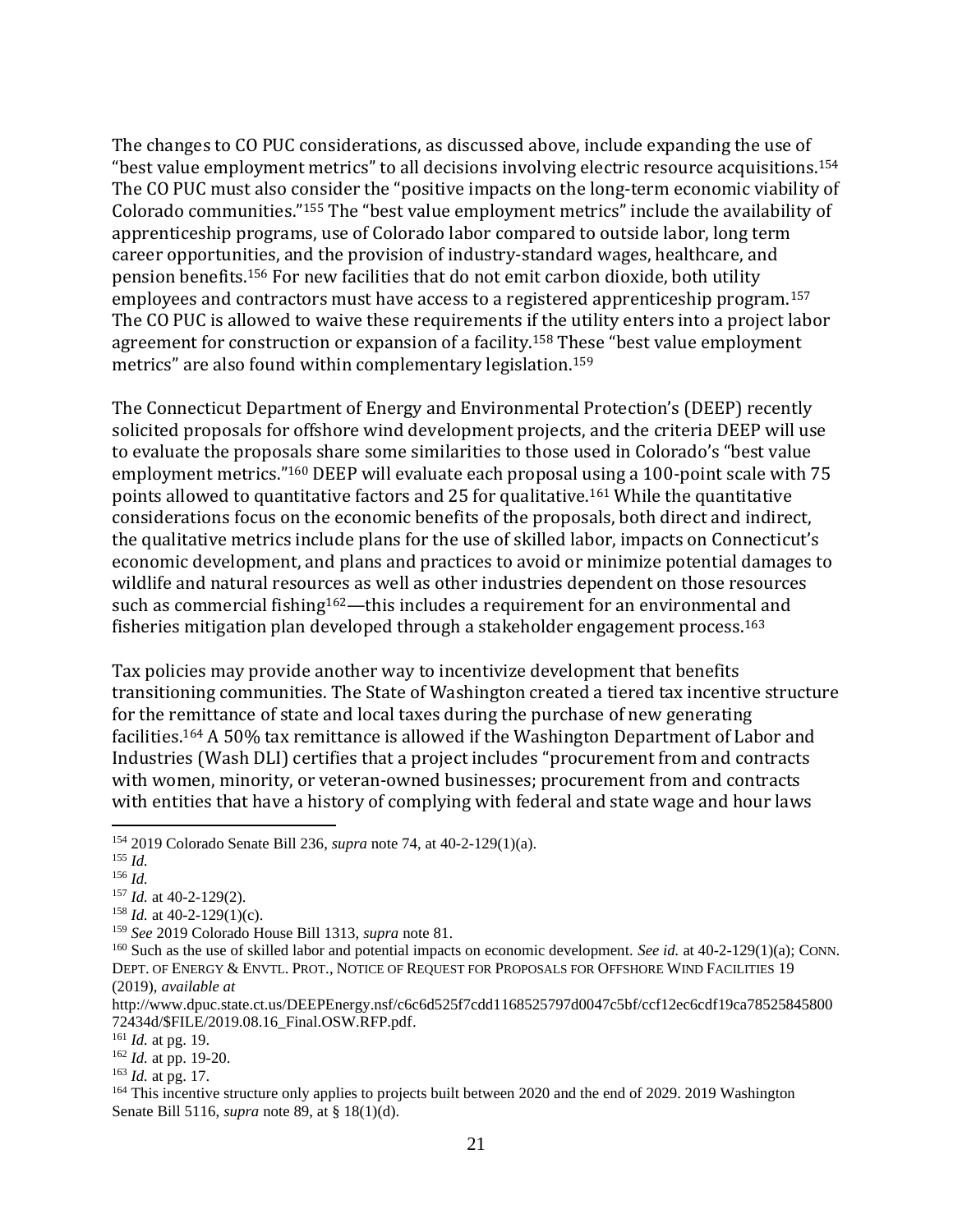and regulations; apprenticeship utilization; and preferred entry for workers living in the area where the project is being constructed," or a good faith effort to accomplish each of these requirements.<sup>165</sup> The purchaser may receive a 75% tax remittance if the above requirements are met and the project "compensates workers at prevailing wage rates determined by local collective bargaining"—though certain utility-scale solar developments are excluded.<sup>166</sup> All (100%) state and local taxes paid can be remitted if the project is developed using a community workforce agreement or project labor agreement, as certified by the Wash DLI.<sup>167</sup> Other tax incentives include a 100% exemption from state and local sales taxes for solar developments under 100 KWAC<sup>168</sup> and "labor and services rendered in respect to installing machinery and equipment…."<sup>169</sup>

Ohio's House Bill 6, signed into law in July 2019, includes a provision that incentivizes the use of local labor by requiring developers of qualified energy projects to maintain a ratio of Ohio-domiciled construction or installation employees at 80% for solar and 50% for all others.<sup>170</sup> There is also a taxation mechanism where, depending on the ratio of Ohiodomiciled employees, companies would pay higher taxes for having lower local employment ratios.<sup>171</sup>

# *IV. Protecting Existing Jobs*

In addition to new state efforts to plan for the energy transition, create new funding for communities experiencing energy-related job losses, and create new energy jobs. State responses also include efforts to protect existing energy jobs by delaying power plant retirements. This section focuses on three examples: an Illinois law requiring local utilities to purchase Zero Emission Credits (ZEC) from certain in-state nuclear power plants, the New York ZEC program implemented by the state's Public Service Commission, and a 2019 Ohio law subsidizing nuclear and coal power plants. These examples differ in scope, process, and policy goals, but each approach cites job losses as a contributing justification.

Illinois and New York use Zero Emission Credits (ZECs) to support existing nuclear facilities. Generally, ZECs require electricity distribution companies to purchase credits from nuclear facilities as an acknowledgement of uncompensated public interest benefits.<sup>172</sup> Illinois established ZEC requirements in its 2016 Future Energy Jobs Bill, which also increased the stringency of the state's Renewable Energy Portfolio Standards and

<sup>&</sup>lt;sup>165</sup> *Id.* at § 18(1)(c)(i)(A). Though developers of utility-scale solar must submit additional documentation to the Wash DLI. *Id.* at § 18(1)(c)(i)(B).

<sup>&</sup>lt;sup>166</sup> *Id.* at § 18(1)(c)(ii).

<sup>&</sup>lt;sup>167</sup> *Id.* at § 18(1)(c)(iii). Community workforce agreements or project labor agreements are defined as "prehire collective bargaining agreement[s] with one or more labor organizations that establishes the terms and conditions of employment for a specific construction project. *Id.* at § 18(3)(d).

<sup>168</sup> Applicable to projects built between July 1, 2019 and the end of 2029. *Id.* at § 18(1)(e)(i).

<sup>&</sup>lt;sup>169</sup> Applicable to projects built between July 1, 2019 and the end of 2029. *Id.* at § 18(1)(e)(ii).

<sup>170</sup> 2019 Ohio House Bill 6 § 5727.75(F)(6)., *available at* https://www.legislature.ohio.gov/legislation/legislationsummary?id=GA133-HB-6.

 $171$  *Id.* at § 5727.75(G).

<sup>172</sup> Jonas Monast, *supra* note 5, at 685-86.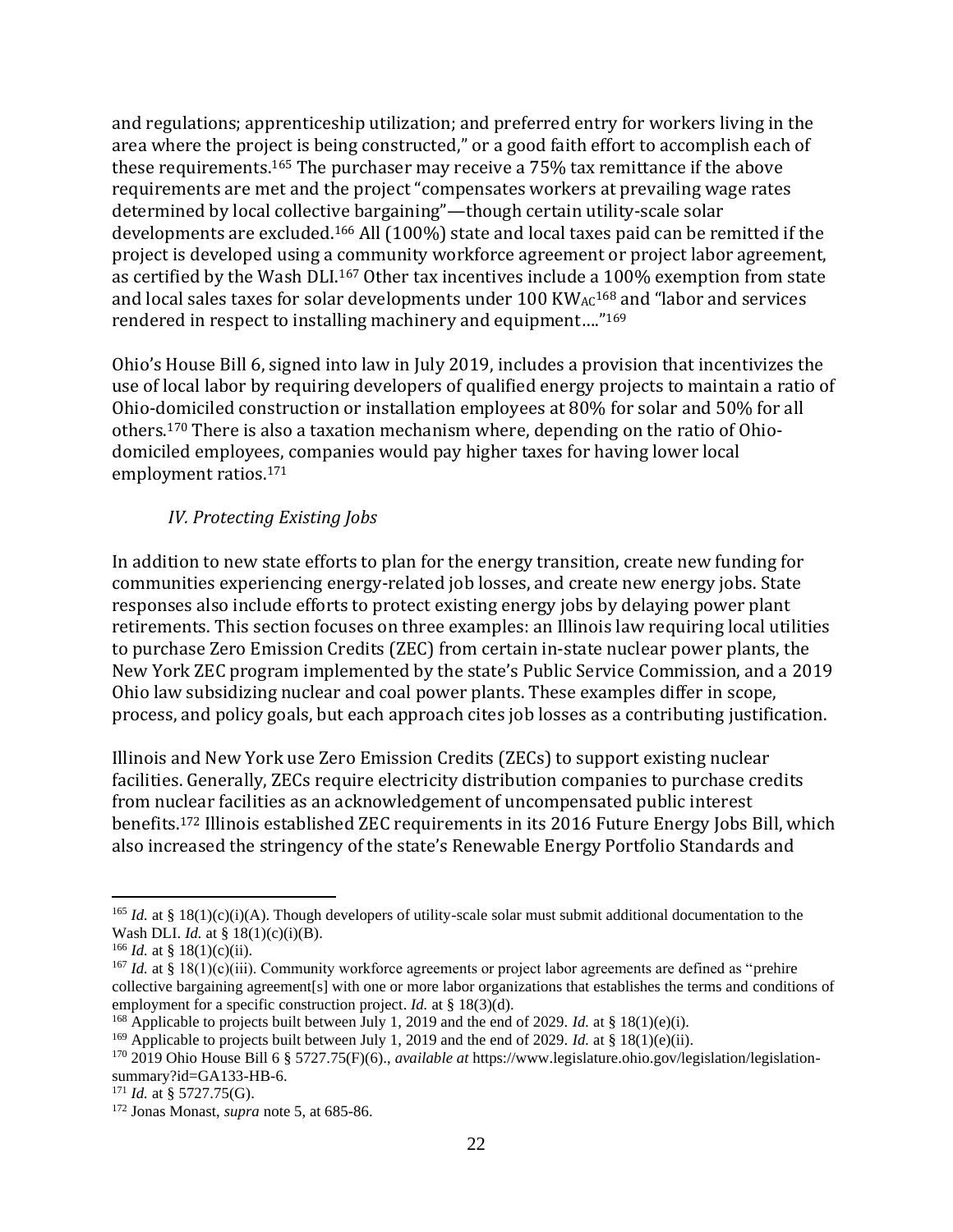expanded state investments in energy efficiency.<sup>173</sup> The New York Public Service Commission (NY PSC) established the New York ZEC requirements as part of a larger Clean Energy Standard.<sup>174</sup> The NY PSC's order allows ZEC purchase obligations and Renewable Energy Credit (REC) requirements to work alongside each other, together with other programs, in order to achieve statewide GHG reduction goals.<sup>175</sup> For both programs, each utility that serves end-use customers is required to purchase an amount of ZECs that aligns with the portion of the total market they serve.<sup>176</sup> Similarly, these load-serving entities are required to obtain new renewable resources, as shown by the procurement of qualifying RECs, in increased percentages year over year.<sup>177</sup> Both states' ZECs proposals faced court challenges. Though the states were successful at both federal district court<sup>178</sup> and circuit court levels,<sup>179</sup> legal clarity was only achieved once the U.S. Supreme Court denied certiorari in April 2019.<sup>180</sup>

Although the core motivation for the ZEC requirements is to preserve dispatchable, zerocarbon electricity generation,<sup>181</sup> New York and Illinois policymakers also identified employment effects and other economic impacts as reasons to act. Before implementing the Clean Energy Standard (including the ZEC program), the NY PSC conducted a cost study. This study noted several benefits of maintaining nuclear facilities including 28,800 jobs, \$3.16 billion in Gross Domestic Product, and \$144 million in NY state tax revenues.<sup>182</sup> The Illinois legislature adopted the Future Energy Jobs Bill after lawmakers requested the Illinois Commerce Commission, the Illinois Power Agency, the Illinois Environmental Protection Agency, and the Illinois Department of Commerce and Economic Opportunity (the Agencies) to write reports on the impacts of potential nuclear plant closures as well as make suggestions to address the impacts identified—the reports were released in 2015.<sup>183</sup> While Illinois' ZEC program is not explicitly linked to job retention, economic development,

<sup>173</sup> 2016 Illinois Senate Bill 2814, *supra* note 111; *see also* NUCLEAR ENERGY INST., ZERO-EMISSION CREDITS (Apr. 2018), *available at* https://www.nei.org/CorporateSite/media/filefolder/resources/reports-and-briefs/zero-emissioncredits-201804.pdf.

<sup>&</sup>lt;sup>174</sup> Case 15-E-0302, Case 16-E-0270, Order Adopting a Clean Energy Standard (N.Y. Pub. Serv. Comm'n, Aug. 1, 2016), *available at* http://documents.dps.ny.gov/public/Common/ViewDoc.aspx?DocRefId=%7b44C5D5B8-14C3- 4F32-8399-F5487D6D8FE8%7d.

<sup>175</sup> *Id.* at pg. 2.

<sup>176</sup> *Id.* at pg. 19-20; 2016 Illinois Senate Bill 2814, *supra* note 111, at §1-75(d-5).

<sup>&</sup>lt;sup>177</sup> *Id.* at pg. 14-17; *Id.* at §1-75(c). Though in New York the location of the projects may vary as utilities may satisfy the REC requirements by purchasing them from the New York State Energy Research and Development Authority or other sources, or by making alternative compliance payments. *Id.*

<sup>&</sup>lt;sup>178</sup> Village of Old Mill Creek, *et al*, v. Anthony Star, *et al.*, 2017 WL 3008289 (N.D. Illinois July 14, 2017); Coalition for Competitive Electricity, *et al.*, v. Audrey Zibelman, *et al.*, 272 F.Supp.3d 554 (S.D. New York July 25, 2017).

<sup>179</sup> Electric Power Supply Ass'n, *et al.*, v. Anthony Star, *et al.*, 904 F.3d 518 (7th Cir. Sept. 13, 2018); Coalition for Competitive Electricity, *et al.*, v. Audrey Zibelman, *et al.*, 906 F.3d 41 (2nd Cir. Sept. 27, 2018).

<sup>180</sup> Electric Power Supply Ass'n, *et al.*, v. Anthony Star, *et al.*, 139 S.Ct. 1547 (Apr. 15, 2019); Coalition for Competitive Electricity, *et al.*, v. John Rhodes, *et al.*, 139 S.Ct. 1547 (Apr. 15, 2019).

<sup>181</sup> NAT'L CONF. OF ST. LEGISLATURES, STATE OPTIONS TO KEEP NUCLEAR IN THE ENERGY MIX 15-19, 25-26 (2017), *available at* http://www.ncsl.org/Portals/1/Documents/energy/StateOptions\_NuclearPower\_f02\_WEB.pdf#page=29. <sup>182</sup> NY PSC Order Adopting a Clean Energy Standard, *supra* note 174, at pg. 61.

<sup>183</sup> ILL. COM. COMM'N, ILL. POWER AGENCY, ILL. ENVTL. PROTECTION AGENCY, ILL. DEPT. OF COM. & ECON. OPP., POTENTIAL POWER PLANT CLOSINGS IN ILLINOIS: IMPACTS AND MARKET-BASED SOLUTIONS (Jan. 2015), *available at* https://www.icc.illinois.gov/programs/Potential-Nuclear-Plant-Closing-in-Illinois.